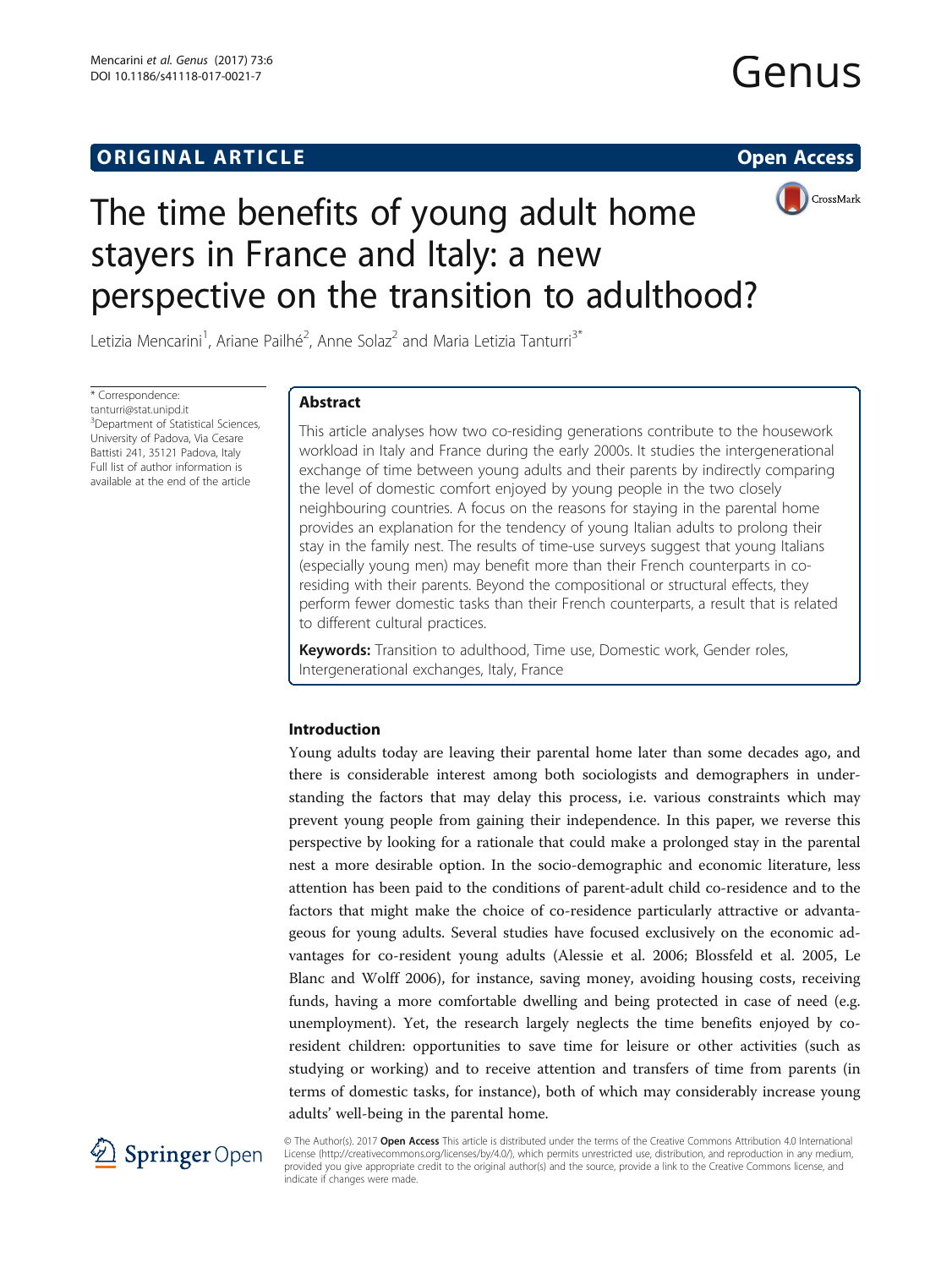Our idea is that a central role in a young adult's choice to stay in the nest may be played by a higher degree of well-being and domestic comfort in the parental home compared to other living arrangements (living single on their own, co-residing with peers or living with a partner). Domestic well-being for co-resident adult children may perhaps be linked to the amount of unpaid work performed at home by the two coresiding generations. In particular, we assume that young adults have greater well-being in the parental home when they perform few domestic duties and benefit more from transferring domestic tasks to their parents. Indeed, it is possible that the costs and benefits associated with domestic activities are not equally distributed across coresident generations and between genders in different contexts. Therefore, we argue that young people who benefit the most in terms of parental time transfers at home may be those who delay the transition to adulthood the longest. Similarly, we expect that young people with a higher incremental domestic workload and a steeper reduction in time transfers after transition to adulthood will be less eager to leave the "gilded cage" (Cook and Furstenberg [2002](#page-20-0)) of the parental family.

The originality of our paper lies in our focus on the intergenerational exchange of time in Italy and France in the early 2000s. In particular, we estimate, from a gender perspective, the relative contribution to domestic activities of young people living in the parental home or elsewhere. In this way, we indirectly compare the level of domestic comfort enjoyed by young people in Italy and in France, which—all things being equal—can be an additional reason for staying in the nest. Italy and France are two of the few countries for which we have fit the data to examine this issue. The time-use surveys conducted in the early 2000s interviewed all members of the household. Furthermore, these two closely neighbouring countries represent two highly interesting cases for exploring this issue, as they show some similarities in the economic constraints that young people may have to face, though the economic constraints seem harsher in Italy than France partly due to welfare support being less developed. In both countries (see [Appendix](#page-19-0)) during the early 2000s, the youth unemployment rate was high (15% in France, 22% in Italy), and fixed-term employment contracts were highly prevalent (around 17–18% of young employees in both countries held temporary jobs), such that a large share of young people was neither in employment nor in education, and they were at risk of poverty and social exclusion, more so in Italy than in France. Welfare support for young people was more developed in France than in Italy ([Appendix\)](#page-19-0), where the familialist Mediterranean model continues to prevail and help from the state remains scarce (Thévenon, [2015](#page-21-0)). For instance, 35% of students in France receive grants, whereas they are only 8% in Italy, which is still the case in 2015. Housing subsidies for young adults are more developed in France and provide an incentive to parents and children to have independent dwellings (Laferrere and Le Blanc [2004\)](#page-21-0). Except for these housing subsidies, social transfers dedicated to young people remain scarce in France (Thévenon, [2015](#page-21-0)).

Though young people in both countries still differ by their levels of religious attendance,<sup>1</sup> they share many other comparable cultural features (see [Appendix\)](#page-19-0). They have similar participation rates in leisure activities such as cinema or sport, in social activities (weekly contacts with friends), and they had equal access to the internet in 2006. Moreover, the quality of domestic life is important in both Italy and in France (e.g. attention to meal preparation; see Davidson and Gauthier [2010\)](#page-20-0).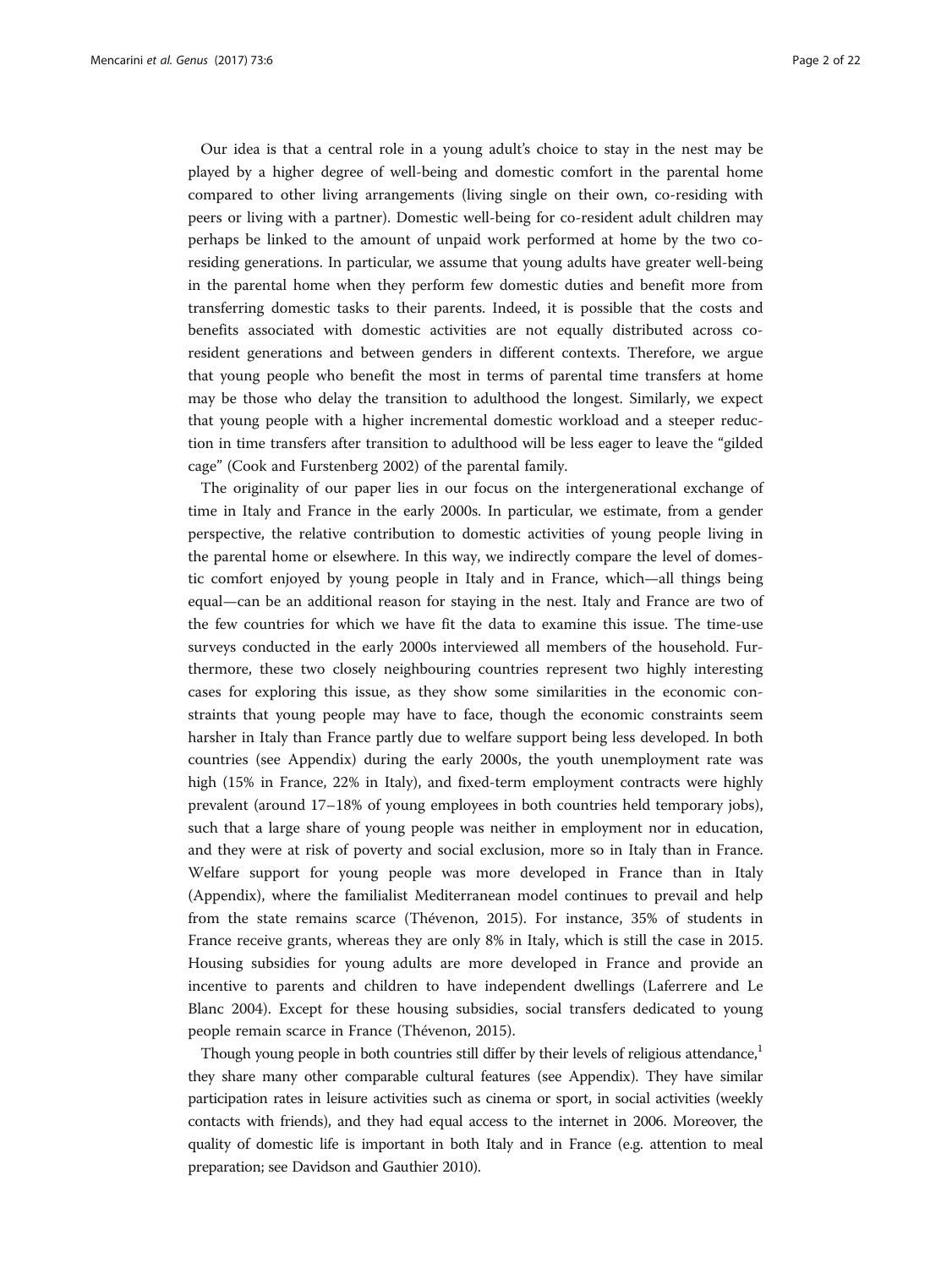Italy and France differ substantially in terms of transition to adulthood, as they each pertain to two different behavioural models (Iacovou [2002;](#page-21-0) Cavalli et al. [2008](#page-20-0)): France fits into the northern European model characterised by early home-leaving and multiple transitions on the path to marriage and parenthood, whereas Italy is in the "latest-late" (Billari and Liefbroer [2007](#page-20-0)) group, with late home-leaving and more direct transitions from the family of origin to life with a partner and parenthood. Italian young adults stay longer in the parental home than their French counterparts, though they are less likely to be tertiary educated. The median age at first leaving the parental home in France was 24.6 years for men and 22.7 for women in 2004, against 30.8 for men and 28.3 for women in Italy (Eurostat). 32.3% of French and 73.2% of Italian young people aged 20–29 were living with their parents in 2004. However, with the worsening of economic conditions from 2008, this share has increased in both countries. In addition to harsher economic conditions, one possible additional explanation for the persistently later departure of young Italian adults could be that they (especially men) enjoy greater comfort while living at home with their parents (a gilded cage) than their French peers.

In this paper, we use available time-use data for Italy and France in the early 2000s to describe three indicators of domestic comfort. We estimate the amount of time that young adults spend on domestic tasks when they live: (1) with their parents and (2) as singles or couples outside the parental home. In addition, we also try to assess (3) the transfer of time from parents (in terms of domestic services) enjoyed by young coresiding adults.

# Theoretical background and research hypotheses

There is an abundant literature devoted to the determinants of transition to adulthood and to cross-country differences in age at leaving the parental home in Europe (e.g. Billari et al. [2001](#page-20-0); Corijn and Klijzing [2001](#page-20-0)). Some studies focus on different structural and economic constraints, while others emphasise cultural dissimilarities. However, less attention has been paid to the conditions of parent-adult child co-residence. The research focus is usually on the home "leavers" and not on the complementary population, i.e. the home "stayers". Obviously, the reverse explanations proposed in the transition to adulthood literature for leaving the parental home are valid for those who stay, and the factors cited cannot be neglected, such as labour market constraints, i.e. job insecurity, unemployment and low income (Aassve et al. [2002](#page-20-0)); the housing market, i.e. difficult rental market and mortgages combined with high transaction costs (Alessie et al. [2004;](#page-20-0) Mencarini and Tanturri [2006;](#page-21-0) Tanturri [2016](#page-21-0)); and social norms (Billari and Liefbroer [2007\)](#page-20-0). Yet, young adults can voluntarily decide to stay longer at home, for instance, to take advantage of the general material and psychological comfort of living with parents. Higher well-being of young people in the parental home could be a rationale for staying in the parental nest. Co-residence between young adults and their parents can also bring mutual gain for both generations (Cook and Furstenberg [2002](#page-20-0)). Despite the intuitive importance of such aspects, most studies consider not only the intergenerational exchanges to be marginal, but also the characteristics and behaviour of the parents; thus, they usually focus only on young people's characteristics to explain their presence in the parental home. Moreover, when intergenerational transfers are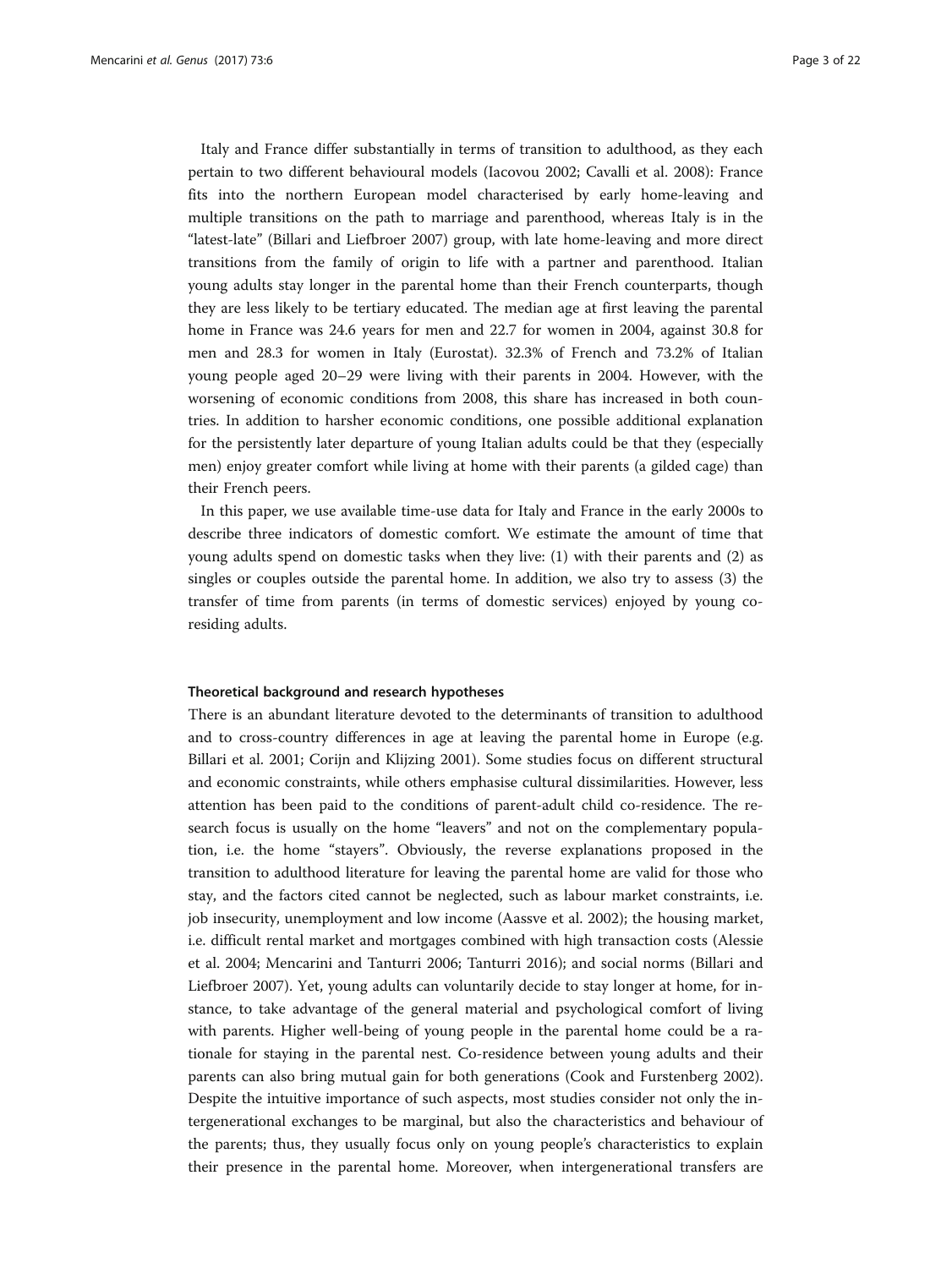also taken into account, it is mainly monetary exchanges that are generally considered (Molina [2004](#page-21-0)), though some recent studies have also taken into consideration the intergenerational transmission of time-use behaviour (Alvarez and Miles-Touya [2012;](#page-20-0) Solaz and Wolff [2015](#page-21-0)). A recently growing research on domestic time-use emphasises its economic contribution to national production (National Time Transfer Accounts project). In a comparative life-cycle approach, Zagheni and Zannella [\(2013\)](#page-21-0) show that gender inequalities in time-use begin during the period of transition to adulthood.

The literature identifies many indicators to evaluate the level of comfort in the parental home: the quality of the relationship with parents, the degree of personal freedom (Cavalli et al. [2008;](#page-20-0) Rampazi [2008](#page-21-0); Cook and Furstenberg [2002\)](#page-20-0) and the material comfort of the dwelling (e.g. separate bedroom, possession of a car and so on). Some studies have directly estimated the subjective well-being of young adults living in the parental home. Two papers based on data from the World Value Survey produce inconsistent results: Manacorda and Moretti [\(2006\)](#page-21-0) find a negative association in France between child happiness and co-residence in the parental home, and a positive one in Italy. Conversely, Billari and Tabellini [\(2011](#page-20-0)) use the same database to show that this association is never significant.<sup>2</sup> Use of time is also an important aspect of everyday life that contributes to individuals' well-being (Zabriskie and McCormick [2003\)](#page-21-0). A relatively unexplored area in the literature is how domestic well-being in the parental home is linked to the amount of unpaid work performed at home by the two co-residing generations, which, in turn, is closely connected to their time use.

Some studies focus on the household input of children (Bianchi and Robinson [1997](#page-20-0); Hofferth and Sandberg [2001\)](#page-21-0) or teenagers (Benim and Edwards [1990](#page-20-0); Bonke [2010](#page-20-0); Price et al. [2009\)](#page-21-0). The underlying idea is that household chores may compete with time devoted to studying or to developing cognitive skills (Zill, Nord and Loomis [1995](#page-21-0)), as occurs with any kind of work; thus, chores influence children's current and future wellbeing. These studies show that teens spend a significant amount of time doing household work and that the demand for that work increases—particularly for girls—when mothers are employed, which supports the time availability hypothesis (Benim and Edwards [1990;](#page-20-0) Blair [1992\)](#page-20-0). The family's housing and living standards and the number of substitutes who perform housework are also factors that affect the amount of time children spend on housework (Bonke [2010](#page-20-0)).

The housework contribution of young adults living in the parental home has received less attention. However, when applied to young adults in the parental home, "the time availability hypothesis" would suggest that time spent by young adults on housework is higher when the mothers are working. From this we, derive our first hypothesis:

H1: Young adults whose mothers are employed contribute more to total household domestic tasks in both France and Italy.

Thus, in countries where female labour market participation is higher—France, in our case—a higher average participation is expected from young adults at home.

There is little overlap between time-use research and studies on transition to adulthood, even though—as underlined in a comparative study from a time-use perspective on transition to adulthood by Gauthier and Furstenberg ([2002](#page-20-0))—the transition to adulthood is reflected by major shifts in young people's patterns of time use. Looking at the time spent on housework by young people aged 18–34 (living in the parental home or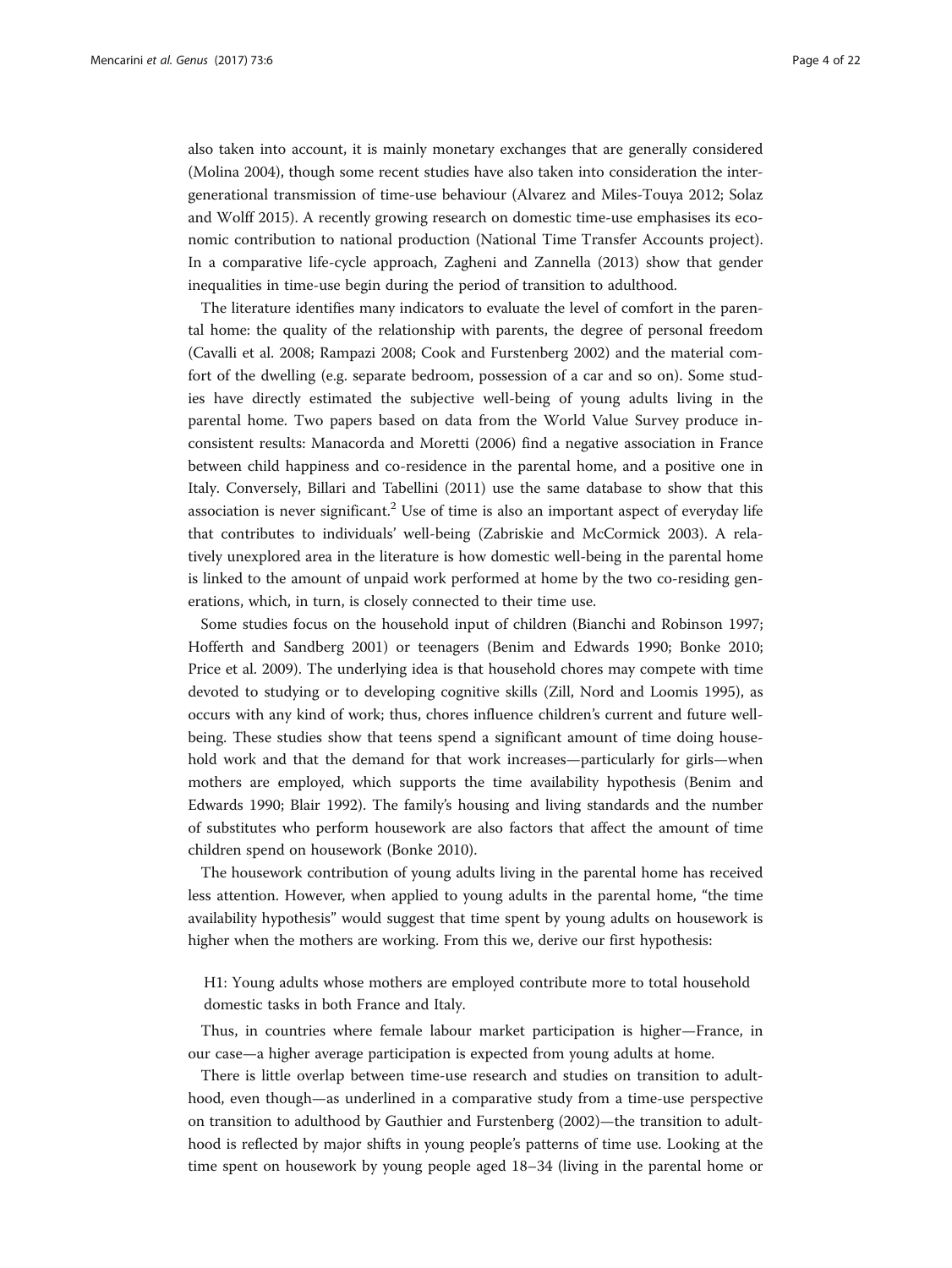not), they find that, for women, time on housework increases with the transition to partnership and significantly so with the transition to parenthood, but it remains more constant for men (with only a small increase associated with transition to parenthood). They noted that transitions (from school to work, to partnership and to parenthood) involve very similar time reallocation in different countries, a remarkable finding, given the large cross-national differences in the timing of transition to adulthood. However, the study by Gauthier and Furstenberg ([2002\)](#page-20-0) does not make any distinction between different living arrangements (living in the parental family or elsewhere) before entering a union. By contrast, Anxo et al. ([2011](#page-20-0)) show that time spent on unpaid work differs between singles living with their parents and those living on their own. It also shows that gender differences are perceptible throughout the life course, including at the early stage. Specifically for young people in both living arrangements (in the parental home or elsewhere), gender gaps in time spent on unpaid work are substantially wider in Italy than in France (Anxo et al. [2011\)](#page-20-0). This may be the result of a gender-differentiated socialisation process (Bonke [2010](#page-20-0)) in those countries and may affect not only the time use of young people, but also their perceptions of the net benefits of living with parents or not. Thus, leaving the nest implies an increase in the time spent on domestic activities. Based on the literature and on different patterns in the transition to adulthood in Italy and France, one can argue that Italian young adults stay longer in the parental home not only because they perform fewer domestic duties there, but also because leaving the nest would imply a larger increase in time spent on domestic work than it would in France. Thus, by comparing the time use of young people when they live in or outside of the parental home, we expect to find that:

H2: The marginal cost (in terms of domestic time) of leaving the parental home is higher in Italy than in France.

The first two hypotheses concern only the time use of young adults living in the parental home or elsewhere; but previous studies on the transition to adulthood suggest that the behaviour of the parents of young adults should also be examined (Cook and Furstenberg [2002](#page-20-0)). The decision whether to co-reside or to leave the parental home concerns two types of actors, i.e., the parents and the young people. According to Billari and Tabellini [\(2011\)](#page-20-0), "the late transition to adulthood of young Italians is explained essentially by their preference to co-reside with parents or by their parents' preference to co-reside with children, or both". Other studies on the consequences for parents of an empty nest show that parents may be reluctant for their child to leave home. It is not very clear whether the cost of having a young adult at home is offset by the satisfaction of seeing him/her daily at this stage, since the effects are very countryspecific. For instance, Italian parents seem to be more (negatively) affected by the empty nest syndrome than their French counterparts (Mazzuco [2006\)](#page-21-0) and to show a certain preference for co-residence (Manacorda and Moretti [2006\)](#page-21-0). According to this rationale, parents may influence children's choices and either encourage or discourage their leaving. However, it is plausible to hypothesise that parents who prefer to co-reside with their children (as is apparently the case for Italians) are also more willing to provide domestic services for them at home (Cook and Furstenberg [2002](#page-20-0)). The fact that a higher percentage of Italian mothers are out of the labour market may make it easier for them to offer these services.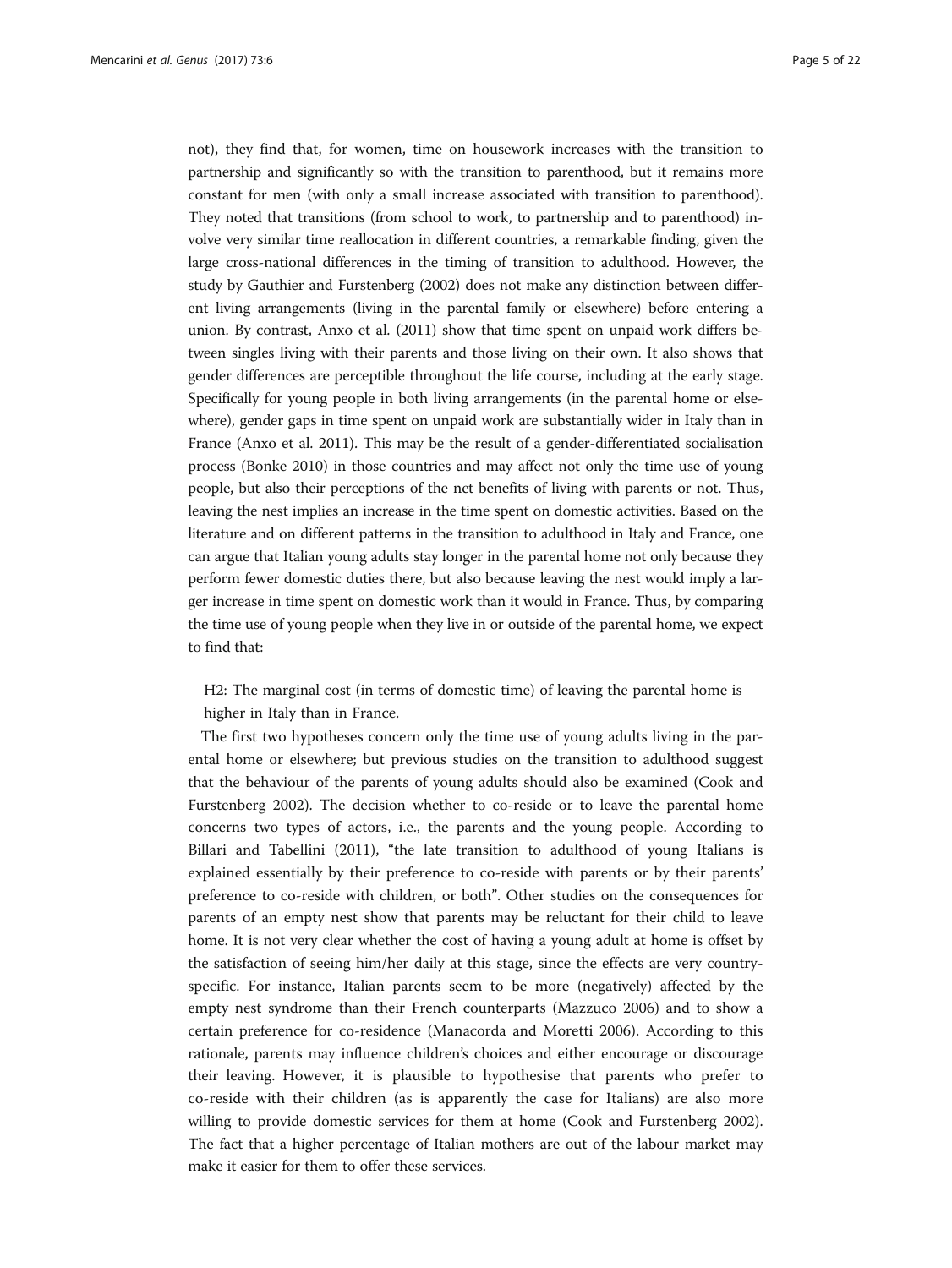Our paper assumes that the decision—sometimes very constrained—to leave home is made by the young adult, but the parents' behaviour may influence this decision. In this line of reasoning, we argue that offering young adults a greater level of domestic comfort by providing them with meals, laundry and many other free services may indirectly contribute to delaying their transition to adulthood.

Since the parental input of time devoted directly to young adult children cannot be easily identified, as evidenced in previous literature (Budig and Folbre [2004](#page-20-0)), we use an indirect measure, i.e. the incremental time cost for the parents of a co-resident young adult child (Craig and Bittman [2008](#page-20-0)). According to the literature on different parenting styles and obligations across countries, as well as that on time-use profiles across the lifecycle, we can argue that parents' domestic workload differs according to the age and number of children, even if it is not easy to disentangle how much of the cost is endogenous and how much is not (Anxo et al. [2011;](#page-20-0) Tanturri [2012\)](#page-21-0). Child cost is usually examined only for children below age 18, sometimes by parity, and it remains a mostly unexplored area when the children are grown. However, in a context where children continue to live with their parents until age 30 and beyond, it seems very useful to extend the analysis over a longer period by taking into account the cost of young adults at home. Therefore, it is interesting to analyse how the increase in time spent on domestic tasks when children are at home varies between the two countries and to verify the following third hypothesis:

H3: Italian young adults receive more transfers of domestic tasks than French young adults when living in their parents' home and, consequently, the incremental cost of having a young adult at home is higher for Italian than for French parents.

A corollary of our research hypotheses derives from the significant gender gap in age at leaving the parental home, as observed in the two countries:

Since daughters leave the parental home earlier than sons, we also expect domestic well-being at the parental home to be greater for sons than for daughters.

#### Data, variables and research strategy

Analysis of the time spent by young people on domestic tasks requires precise information on their time use. Time-use surveys represent a unique source of information on daily activities. Individuals report their time use during a period of 24 h by providing extremely detailed information on the activities performed during that day, based on a grid of 10-min time intervals. Aside from the diary, all the data sets contain rich sets of information on the background and socioeconomic situation of individuals and households. We used the most recent comparable time-use survey suited for the analysis. The French time-use survey was conducted in 1998–1999 by the French National Institute of Statistics, and it is the last survey to provide time-schedule information on both the parents and their children. $3\,15,441$  respondents (belonging to 8186 households) filled in the daily booklet. The Italian survey was conducted in  $2003<sup>4</sup>$  by the Italian National Institute of Statistics, and 57,773 respondents (belonging to 21,075 households) filled in the daily diary.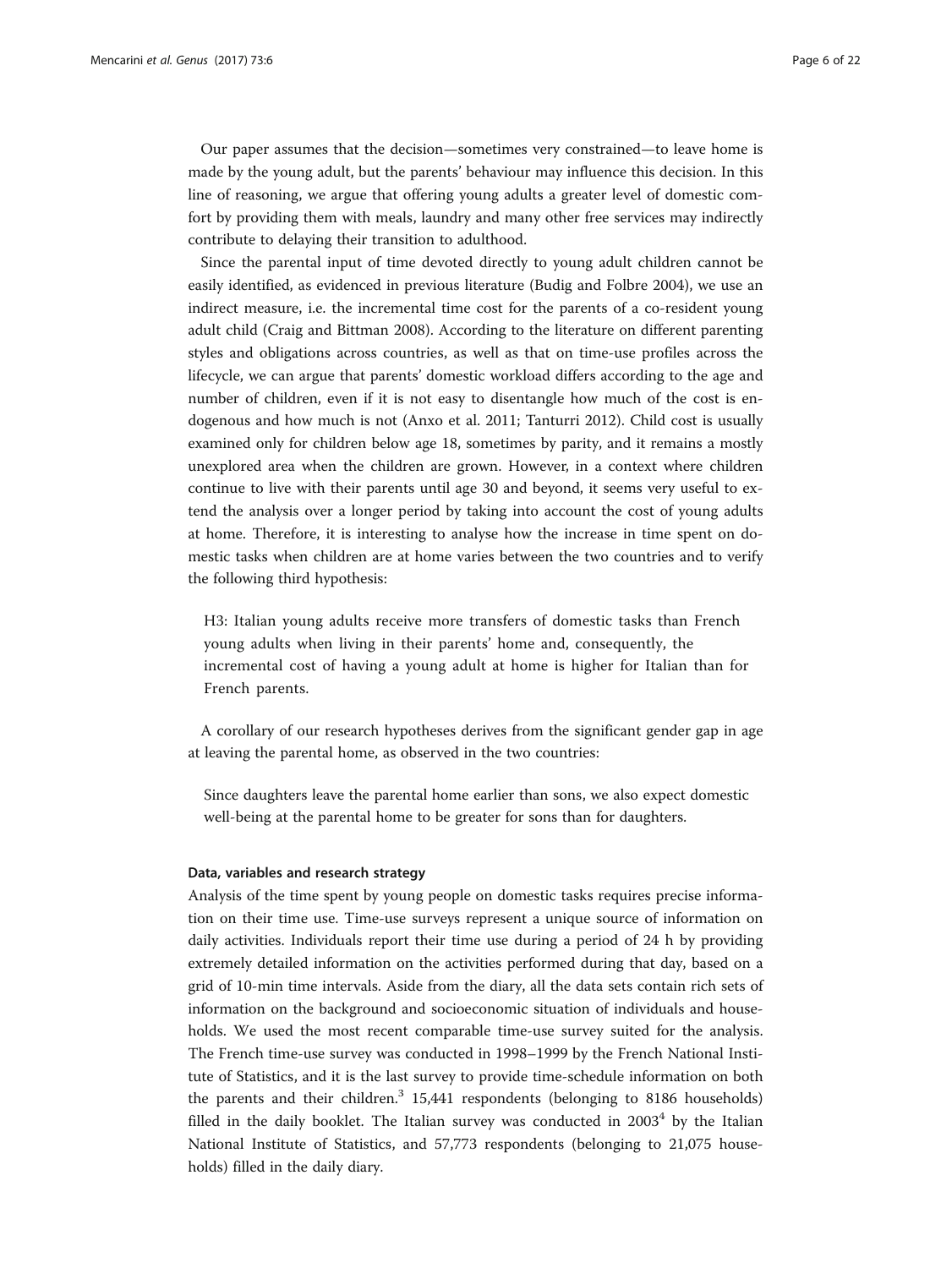### Variable of interest

Our variable of interest is the daily domestic time calculated from the booklet. We used a wide definition of the domestic activities, because young adults might help other household members in different ways. It takes into account the standard domestic chores such as cleaning, cooking, dish washing, food shopping, and care activities of all types, i.e. childcare and adult care. We also included activities sometimes considered as semileisure, such as looking after pets or gardening and maintenance. Gager et al. [\(1999](#page-20-0)) showed that teenagers tend to spend a considerable amount of time looking after pets.

### Empirical strategy

Regarding empirical strategy, we used a specific methodology and different samples for each of our research questions.

In order to answer our first research question, i.e. whether young adults in the parental home contribute more to household domestic tasks if their mother is employed, we selected a sample composed of all single young adults aged 18–35 and living with their two parents or step-parents.<sup>5</sup> The sample comprised 1161 young adults living with their parents in France (629 men and 532 women) and 5551 in Italy (2985 men and 2566 women). We compared the participation of young people in domestic tasks in the two countries. We used a pooled dataset  $6$  and estimated a multivariate Tobit model<sup>7</sup> on the amount of domestic time spent by young adults living at the parental home, focusing on the significance of the dummy variable for Italy. We started with a basic model controlling only for country and day of the week, and we then introduced, step by step, covariates related to individual and household characteristics.

To answer our second research question on whether or not the marginal cost of leaving the parental home is higher in Italy (in terms of domestic time), we used a larger sample. Since the cross-sectional nature of the data does not allow us to observe domestic participation for the same individuals before and after leaving the parental home, we compared the time-use of different young adults according to their family situations: single in parental home, single living alone, in a childless couple and in a couple with children. The sample comprised all young adults aged 18–35 in the above situations, totalling 3924 persons in France (1896 men and 2028 women) and 10,102 in Italy (4861 men and 5241 women). We estimated the incremental domestic time after leaving the parental home, with a Tobit regression on the amount of domestic time by country and on a pooled sample. The covariates of interest relate to the family situation.

Thirdly, we followed a methodology proposed by Craig and Bittman [\(2008\)](#page-20-0) as an indirect measure to examine transfers of domestic tasks received by young adults when living at their parents' home, i.e. the time cost to parents for having a young adult at home. Our analysis focused on a sub-sample of parental couples aged 40–65 (2258) French and 11,766 Italian). The domestic work for parents is the dependent variable in this analysis, and we estimated the increment of domestic work for parents with an adult child (or more children) at home with respect to childless or empty nest house-holds (Craig and Bittman [2008](#page-20-0)).<sup>8</sup> Special attention was paid to the size and sex composition of the young adult siblings. Since the percentage of null participation was relatively low (except for fathers, but we kept to the same method for comparison), we performed standard OLS regressions.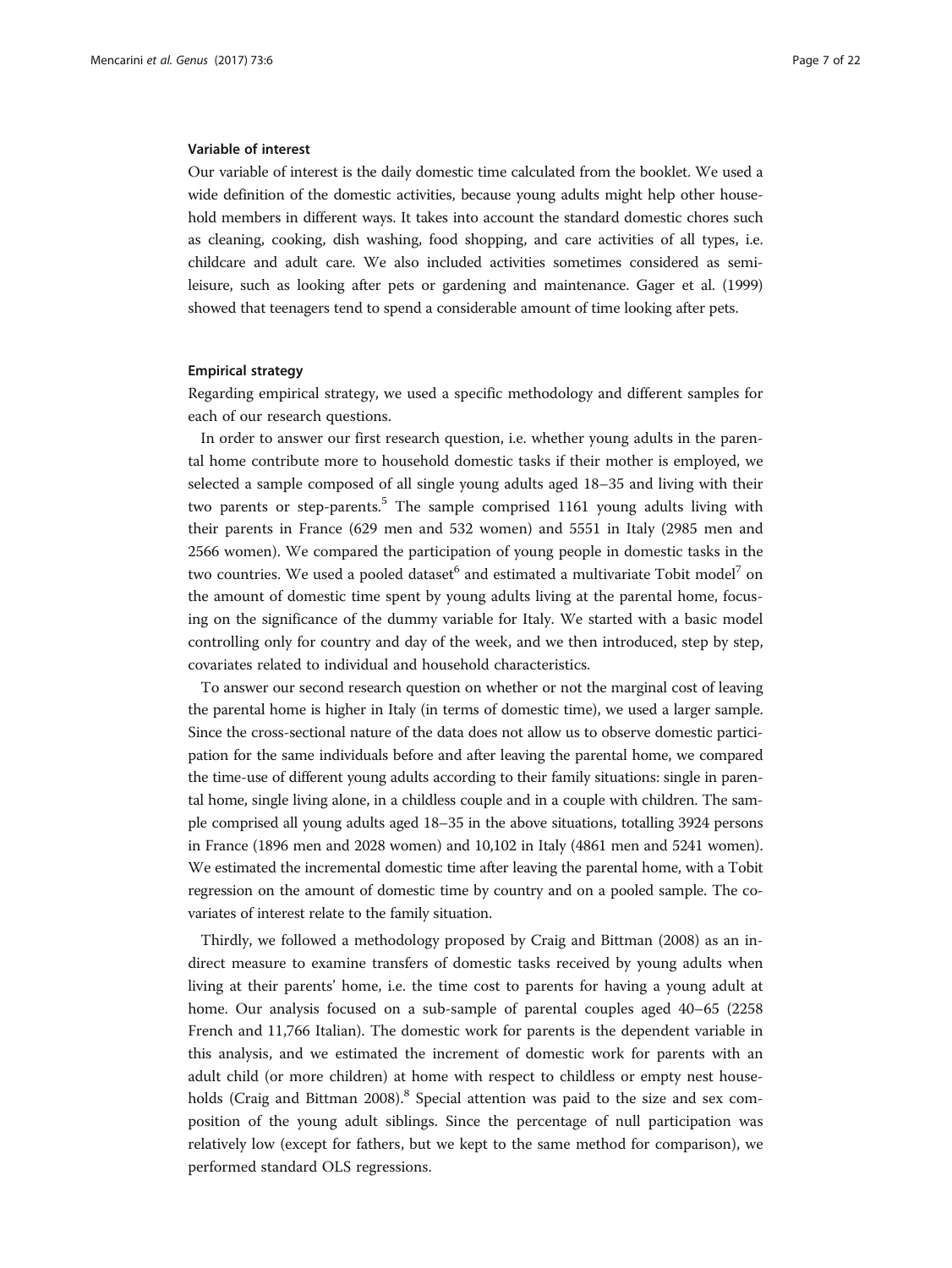Since behaviour regarding participation in domestic tasks differs greatly by gender, we systematically ran separate models for men and women.

# Control covariates

Regarding individual characteristics, we controlled for age and age squared, educational level and activity status. As for household variables, we controlled for household composition (i.e. number of children under 18, number of young adults, sex composition of the young adult siblings—only brothers for men—only sisters for women), the mother's employment status (whether she works or not), her level of education, some characteristics of the dwelling (number of rooms and presence of a garden), an indicator of town size and, finally, access to domestic services (paid domestic help).

# Descriptive findings from TUS data: young adults living with their parents in France and Italy

According to the 2005 French and 2003 Italian Gender and Generation Surveys, more than 70% of men and over 53% of women in Italy aged 25–29 still live with their parents in their parental home, against less than 10% of their French peers. Intentions seem to drive behaviour: 80% of French men and 90% of French women aged 25–39 reported intending to leave the parental home within the next three years, versus 50% of Italian men and 70% of Italian women. The descriptive analysis of time-use data for France and Italy confirm this situation. Figure 1 shows the proportions of young women and men in France and in Italy according to their family situations and living arrangements, calculated from French and Italian time-use surveys. Italians are the least likely to have left home at all ages. The so-called "delay syndrome" (Livi Bacci [2001](#page-21-0)) affects all the stages of transition to adulthood. Living alone is a much less frequent outcome of leaving the parental nest in Italy. Partnership formation and the birth of first children also occur later in Italy than in France.

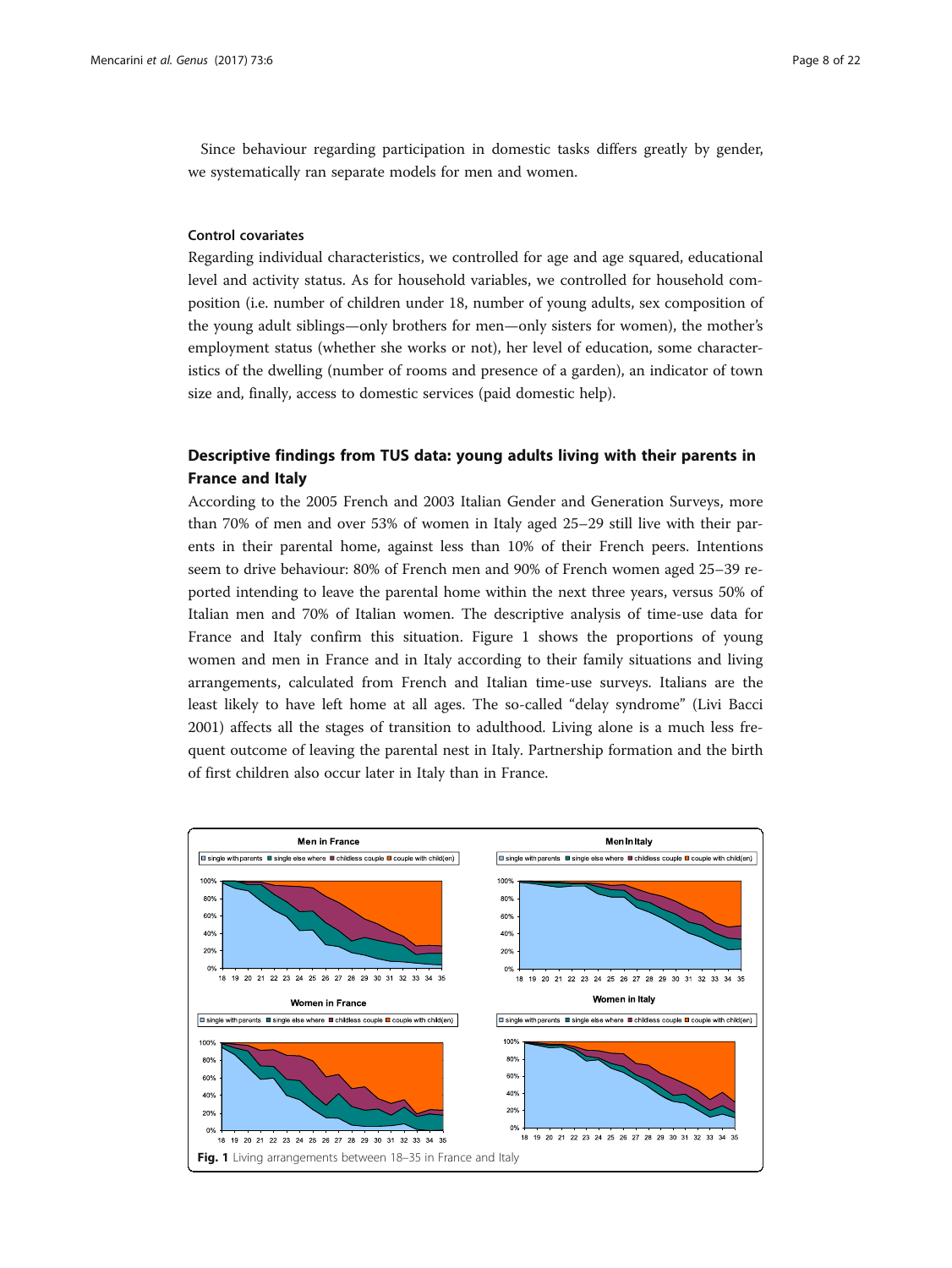Differences in the timing of the transition out of the parental home also affect the composition of those living at home. Obviously, since Italian young adults leave home at a later age (Table 1), those still living with their parents are older on average than their French counterparts. They are also more likely to already have a job: 58 versus 25%. Half of French men living at home are still in education. Their family's characteristics also differ. The most striking difference is that Italian young adults are less likely to have a working mother than French ones (less than 40% versus about 75% of French), and this characteristic can affect the time use of young people. Moreover, the observed differences between individuals living in the parental home in the two countries could also result from a different selection process of home-leaving. In this case, we would expect young adults staying at home in France to have been selected even more than those in Italy, where, conversely, prolonged co-residence is the norm.

|                             | Men   |      |        | Women |       |      |        |      |
|-----------------------------|-------|------|--------|-------|-------|------|--------|------|
|                             | Italy |      | France |       | Italy |      | France |      |
| Young adult characteristics | Mean  | Std. | Mean   | Std.  | Mean  | Std. | Mean   | Std. |
| Age                         | 24.64 | 4.56 | 21.97  | 3.72  | 23.75 | 4.24 | 21.22  | 3.18 |
| Education                   |       |      |        |       |       |      |        |      |
| High                        | 0.08  | 0.28 | 0.16   | 0.37  | 0.10  | 0.3  | 0.20   | 0.40 |
| Medium                      | 0.49  | 0.50 | 0.28   | 0.45  | 0.61  | 0.49 | 0.33   | 0.47 |
| Low                         | 0.42  | 0.49 | 0.56   | 0.50  | 0.29  | 0.45 | 0.48   | 0.50 |
| Professional situation      |       |      |        |       |       |      |        |      |
| Student                     | 0.25  | 0.43 | 0.51   | 0.50  | 0.37  | 0.48 | 0.61   | 0.49 |
| Unemployment OLF            | 0.17  | 0.37 | 0.14   | 0.35  | 0.22  | 0.41 | 0.14   | 0.34 |
| Employed                    | 0.58  | 0.49 | 0.35   | 0.48  | 0.41  | 0.49 | 0.25   | 0.43 |
| Household characteristics   |       |      |        |       |       |      |        |      |
| Number of child(ren) <18    | 0.27  | 0.55 | 0.61   | 0.94  | 0.28  | 0.56 | 0.67   | 0.97 |
| Number of young adults      | 1.90  | 0.79 | 1.58   | 0.79  | 1.96  | 0.81 | 1.71   | 0.88 |
| Only sisters                | 0.62  | 0.49 | 0.61   | 0.49  |       |      |        |      |
| Only brothers               |       |      |        |       | 0.58  | 0.49 | 0.51   | 0.50 |
| Mother's work = yes         | 0.36  | 0.48 | 0.77   | 0.42  | 0.38  | 0.48 | 0.79   | 0.41 |
| Mother's education          |       |      |        |       |       |      |        |      |
| High                        | 0.06  | 0.23 | 0.14   | 0.35  | 0.06  | 0.24 | 0.16   | 0.37 |
| Medium                      | 0.18  | 0.39 | 0.10   | 0.30  | 0.19  | 0.39 | 0.08   | 0.27 |
| Low                         | 0.76  | 0.43 | 0.76   | 0.43  | 0.75  | 0.43 | 0.76   | 0.43 |
| Number of rooms             | 4.90  | 1.61 | 4.94   | 1.17  | 4.94  | 1.68 | 4.96   | 1.16 |
| Garden                      | 0.51  | 0.5  | 0.76   | 0.43  | 0.50  | 0.50 | 0.75   | 0.43 |
| Paid domestic help          | 0.04  | 0.19 | 0.07   | 0.25  | 0.03  | 0.18 | 0.06   | 0.23 |
| Sunday                      | 0.31  | 0.46 | 0.15   | 0.36  | 0.32  | 0.47 | 0.13   | 0.34 |
| Saturday                    | 0.32  | 0.47 | 0.15   | 0.35  | 0.33  | 0.47 | 0.16   | 0.37 |
| Week day                    | 0.37  | 0.48 | 0.70   | 0.46  | 0.35  | 0.48 | 0.70   | 0.46 |
| N                           | 2985  |      | 629    |       | 2566  |      | 532    |      |

Table 1 Description of young adults living with parents

Source: own calculations based on time-use surveys (Italy 2002–2003, France 1998–1999)

Standard errors in italics

Characteristics by sex and country. (mean and standard deviation)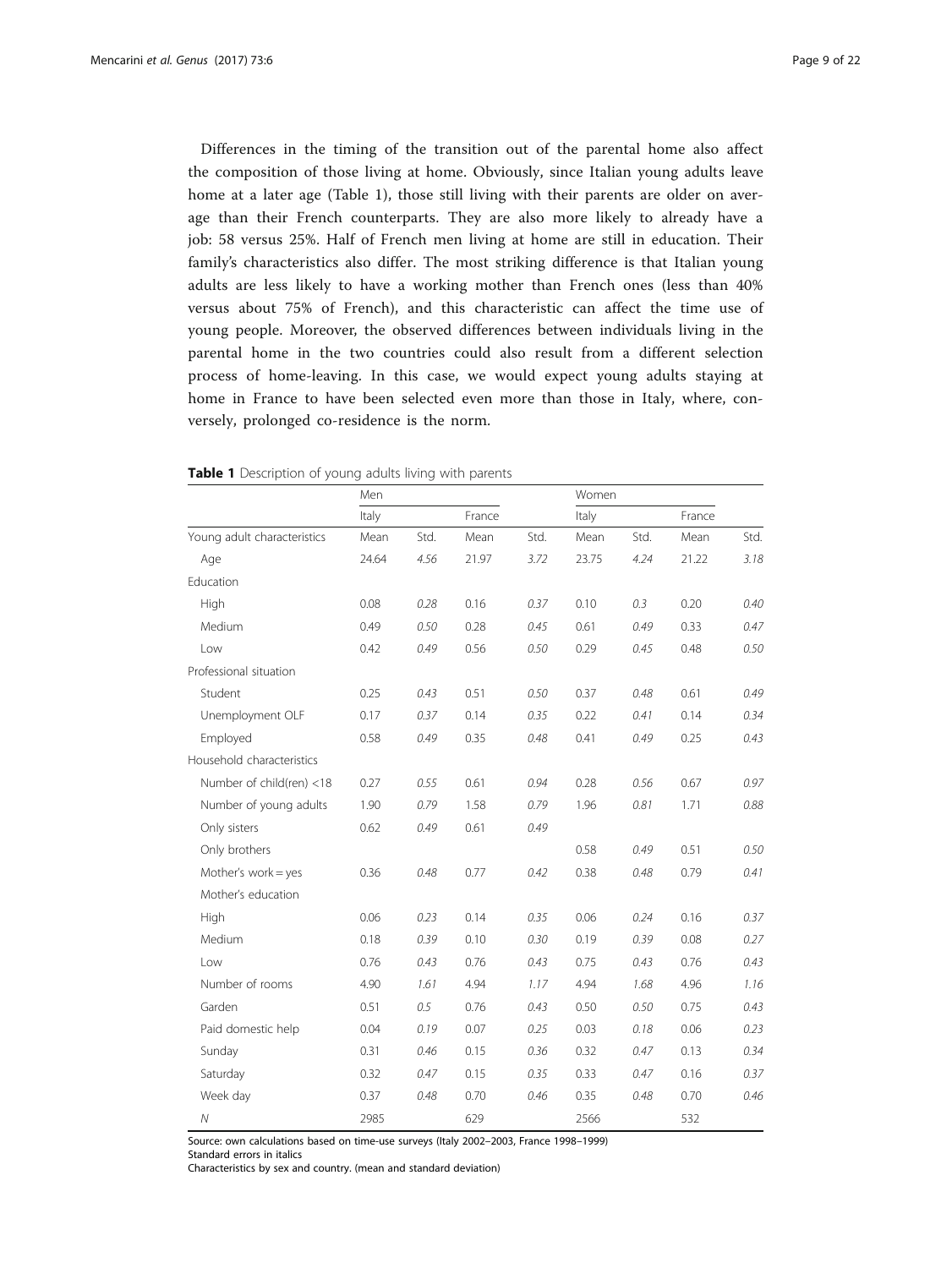#### Results

#### Young adults' contribution to household domestic tasks

The time spent on domestic tasks by young men living in the parental home varies considerably between the two countries (Table 2). On average, Italian young men spend 35 min per day on these activities, which is substantially less time (−35%) than their French counterparts, who spend 54 min per day. Among young women, in contrast, there is not such a large difference, as Italian women spend roughly the same amount of time as French women on domestic tasks (respectively, 102 and 99 min per day). In fact, young women make a substantial contribution to household domestic tasks, representing nearly one fifth of the total domestic time (17% in Italy and 18% in France). Conversely, the male contribution is much lower in both countries. It is negligible in Italy, where young men assume only 5% of the total domestic workload of the household, but this is twice as high for young French men (10%).

The low average time devoted by Italian young men to domestic labour results in part from the large share of young men who do no housework at all. Fewer than half (42%) of the young Italian men living in the parental home performed at least 10 min of domestic tasks on the interview day, while more than half did so in France (54%). Conversely, the proportion of young women taking part in domestic activities is much higher and is similar in both countries (around 79%). The time spent by young men who participate is sizeable (82 min for Italian young men and 100 min for French young men); but gender inequalities persist, since young women who take part in domestic labour spend about half an hour more than young men in France and around 50 min more in Italy.

To verify our first hypothesis that young people contribute more to total domestic household tasks when the mother works, we have to verify whether the country differences remain for men or reappear for women when we control for compositional effects (e.g. having a working mother). Indeed, once age, educational level, household composition, individual and mother's activity status and dwelling characteristics are taken into account (variables introduced step by step), Italian young men still do fewer

|                                      | Men         |             |       |               | Women         |        |  |  |
|--------------------------------------|-------------|-------------|-------|---------------|---------------|--------|--|--|
|                                      | Italy       | France      | Sign. | Italy         | France        | Sign.  |  |  |
| All                                  |             |             |       |               |               |        |  |  |
| Domestic time (min per day)          | 34.6 (69.7) | 54.0 (87.3) | ***   | 102.2 (107.9) | 99.4 (107.1)  | ns     |  |  |
| Share of household domestic time (%) | 5.4(10.4)   | 10.3 (16.8) | ***   | 16.5(16.7)    | 17.6(19.1)    | ns     |  |  |
| % of participants <sup>a</sup>       | 42.5 (49.4) | 54.1 (49.9) | ***   | 79.5 (40.4)   | 78.6 (41.1)   | ns     |  |  |
| N                                    | 2985        | 629         |       | 2566          | 532           |        |  |  |
| Participants                         |             |             |       |               |               |        |  |  |
| Domestic time (min per day)          | 81.5 (50.0) | 99.9 (97.6) | ***   | 128.6 (106.1) | 126.6 (105.7) | ns     |  |  |
| Share of household domestic time (%) | 12.8(9.3)   | 18.9 (18.8) | ***   | 20.7 (16.2)   | 22.3 (18.9)   | $\ast$ |  |  |
| N                                    | 1268        | 340         |       | 2039          | 418           |        |  |  |

**Table 2** Domestic participation of young adults living at parental home in France and Italy by gender

Source: own calculations based on time-use surveys (Italy 2002–2003, France 1998–1999)

Standard errors in parentheses

ns no significance

Significance refers to the difference in the indicators between the two countries: \*10%; \*\*5%; \*\*\*1% <sup>a</sup>Participants devote at least 10 min a day to domestic tasks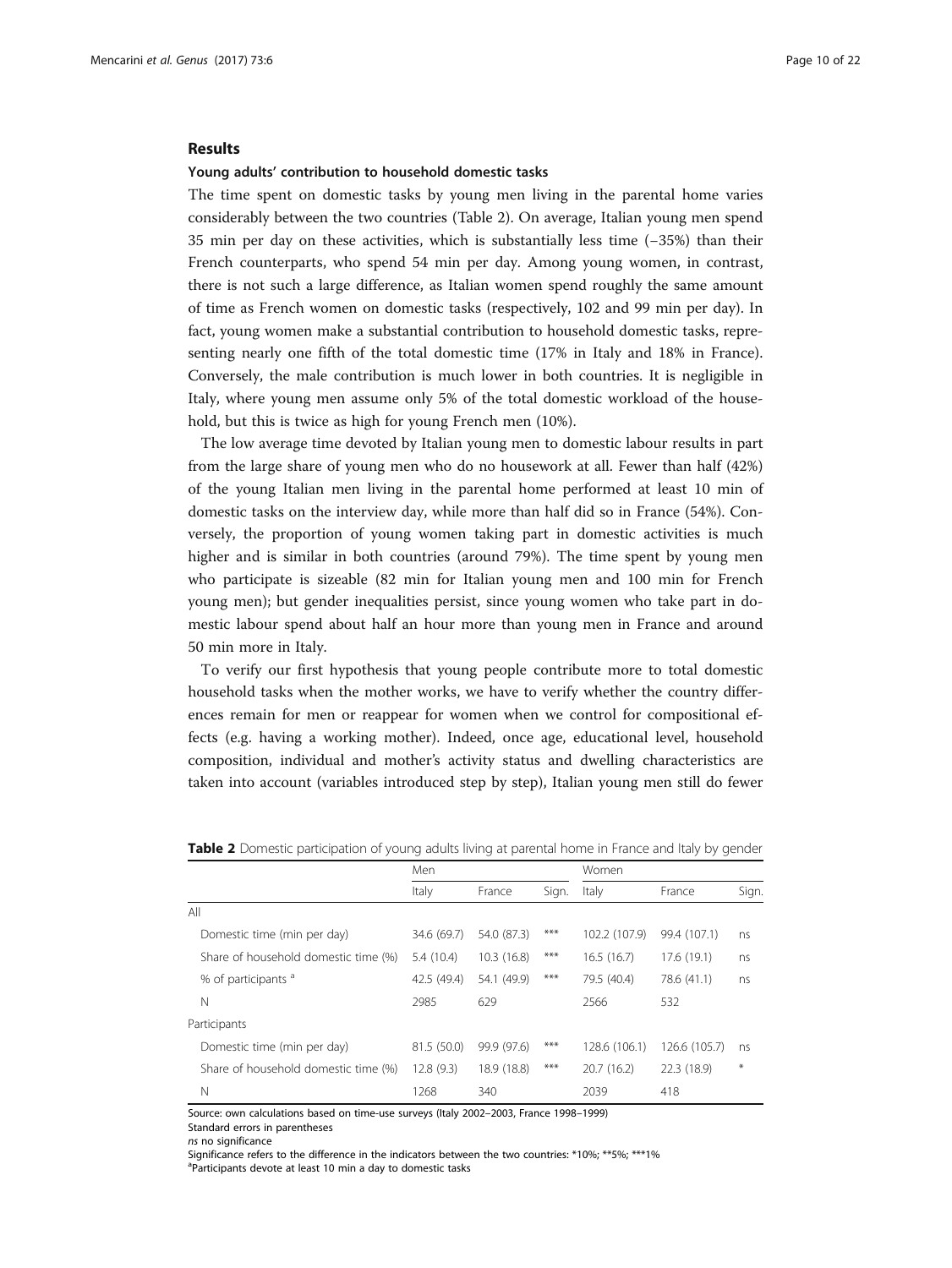domestic tasks than their French counterparts (Table [3\)](#page-11-0). Whatever the specification, the country coefficient is always significant for men. When all structural effects are controlled for, they spend 17 min less per day (marginal effect of Tobit model) on domestic duties in Italy than in France. Once all control variables are included, the country effect is also significantly negative for women, but weaker compared to men (the marginal effect is around 13 min). Thus, observable characteristics and structural effects do not explain all the differences observed between Italian and French young people, especially among men. Young Italian men with the same characteristics as their French counterparts spend less time on domestic tasks, and thus their well-being in the parental home may be greater. This greater domestic well-being is a potential explanation for their higher propensity to stay in the parental home. It is also true for women, but to a lesser extent. Therefore, we cannot reject our first hypothesis.

Analysing the changes in the value of the country dummy when the other covariates are added step by step into the model reveals how structural characteristics affect the difference in male and female participation in domestic duties between the two countries. The main changes occur when we control for age and mother's characteristics as well as when home characteristics are added for men (Table [3](#page-11-0)). Controlling for age increases the negative country-specific effect, since young people living in the parental home are younger in France, and since younger adults spend less time on domestic activities than older ones. On the other hand, controlling for mother's characteristics (her employment status and level of education) reduces the gap between countries. Hence, in France, young people's mothers are more frequently in the labour market, and those with working mothers spend more time on domestic duties. Finally, wider use of paid domestic services in France (which reduces domestic time) also explains the decrease in the country dummy. For women, their employment status and the type of dwelling tend to increase the country-specificity of Italy.

Control covariates might have different effects in each country, however. For instance, as having a working mother is less frequent in Italy than in France, it might affect young adult participation differently because of selection effects. To explain more fully the determinants of young people's domestic time in both countries, we estimated the same complete Tobit model (Table [4](#page-12-0)) separately on each country. Results show that Italian men increase their domestic participation as they get older, when they are highly educated or have more free time, i.e. when they are students or unemployed. Being unemployed has a positive effect on domestic time for French men. Employment status also plays an important role for both Italian and French women. Thus, it is evident that the domestic participation of young adults depends on the availability of time itself.

Beyond individual characteristics, youth participation is mainly driven by employment status and educational level of the mother. Having a working mother increases young Italian participation in domestic activities for both men and women. The stronger time constraints of working mothers favour their children's participation in domestic duties. Moreover, growing up in a less traditional family—which marks a break with the male breadwinner model—apparently adheres to and transmits different norms about young people's participation in domestic activities. Having a highly educated mother corresponds to a negative effect on the domestic participation of only young women in both France and Italy. This is because less time is spent on domestic tasks in such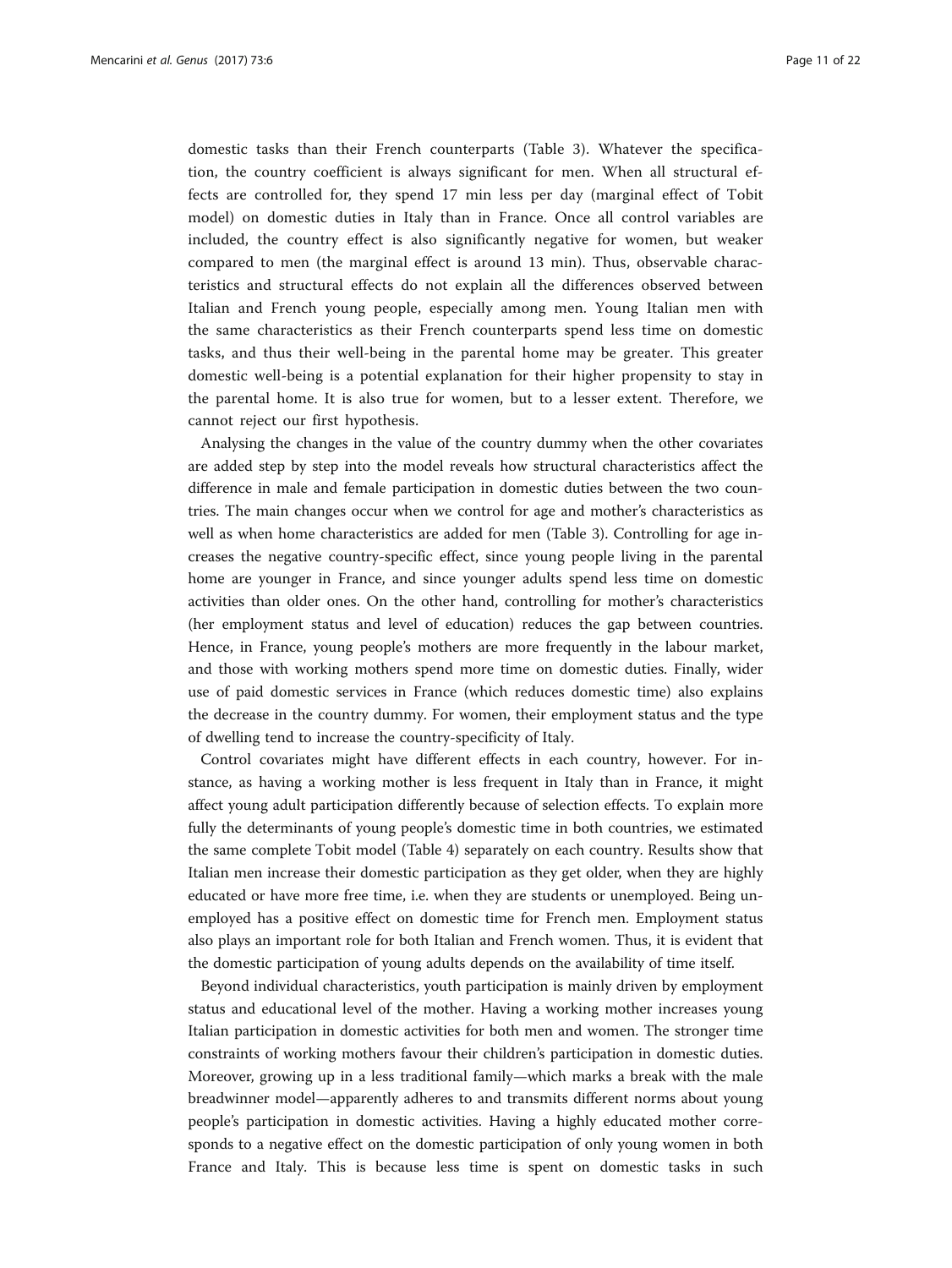<span id="page-11-0"></span>

|                    | Only country variable + age                                                                                                                                                                        |              |              |              | + education + employment status + sibling size and composition + mother's characteristics + + home and domestic help                                                                                          |              |              |
|--------------------|----------------------------------------------------------------------------------------------------------------------------------------------------------------------------------------------------|--------------|--------------|--------------|---------------------------------------------------------------------------------------------------------------------------------------------------------------------------------------------------------------|--------------|--------------|
| Men                |                                                                                                                                                                                                    |              |              |              |                                                                                                                                                                                                               |              |              |
| Italy (ref=France) | $-45.754***$                                                                                                                                                                                       | $-53.310***$ | $-52.004***$ | $-50.280***$ | $-48.854***$                                                                                                                                                                                                  | $-43.570***$ | $-37.918***$ |
| 9S                 | (6.588)                                                                                                                                                                                            | (6.761)      | (6.892)      | (6.909)      | (7.152)                                                                                                                                                                                                       | (7.523)      | (7.705)      |
| Marginal effect    | $-21.29$                                                                                                                                                                                           | $-25.22$     | $-24.51$     | $-23.58$     | $-22.84$                                                                                                                                                                                                      | $-20.1$      | $-17.27$     |
| Nomen              |                                                                                                                                                                                                    |              |              |              |                                                                                                                                                                                                               |              |              |
| Italy (ref=France) | $-2.254$                                                                                                                                                                                           | $-11.696*$   | $-9.741$     | $-17.556***$ | $-16,608**$                                                                                                                                                                                                   | $-14.282***$ | $-15.185**$  |
| š                  | (6.481)                                                                                                                                                                                            | (6.609)      | (6.765)      | (6.523)      | (6.723)                                                                                                                                                                                                       | (7.033)      | (7.317)      |
| Marginal effect    | $-1.69$                                                                                                                                                                                            | $-8.9$       | $-7.41$      | $-13,65$     | $-12.91$                                                                                                                                                                                                      | $-11.09$     | $-12.64$     |
|                    | employment status, mother's level of education, + number of rooms, presence of a garden, access to domestic services, town size.<br>French (1999) and Italian (2003) time-use surveys, pooled data |              |              |              | Controlled always for interview day: + age, age squared, + education level, + activity status, + number of hildren under 18, number of young adults, sex composition of the young adults siblings, + mother's |              |              |

| į<br>I<br>Ś<br>1 |
|------------------|
| j<br>i<br>l      |
| ł<br>١<br>l      |
| ļ<br>i           |
|                  |
| ł<br>i<br>I      |
| j<br>Ì           |
| l<br>١           |
| 1<br>Ì<br>١      |
| ţ                |
| ł<br>١<br>I      |
| ı<br>I           |
| ١                |
| i                |
|                  |

Controlled always for interview day: + age, age squared, + education level, + activity status, + number of children under 18, number of young adults, sex composition of the young adults siblings, + mother's employment status, mother's level of education, + number of rooms, presence of a garden, access to domestic services, town size. employment status, mother's level of education, + number of rooms, presence of a garden, access to<br>Standard errors in parentheses, \*significant at 10%, \*\*significant at 5%; \*\*\*significant at 1%<br>Tobit model comparing Italy

Standard errors in parentheses, \*significant at 10%, \*\*significant at 5%; \*\*\*significant at 1%

Tobit model comparing Italy with respect to France, with stepwise introduction of control variables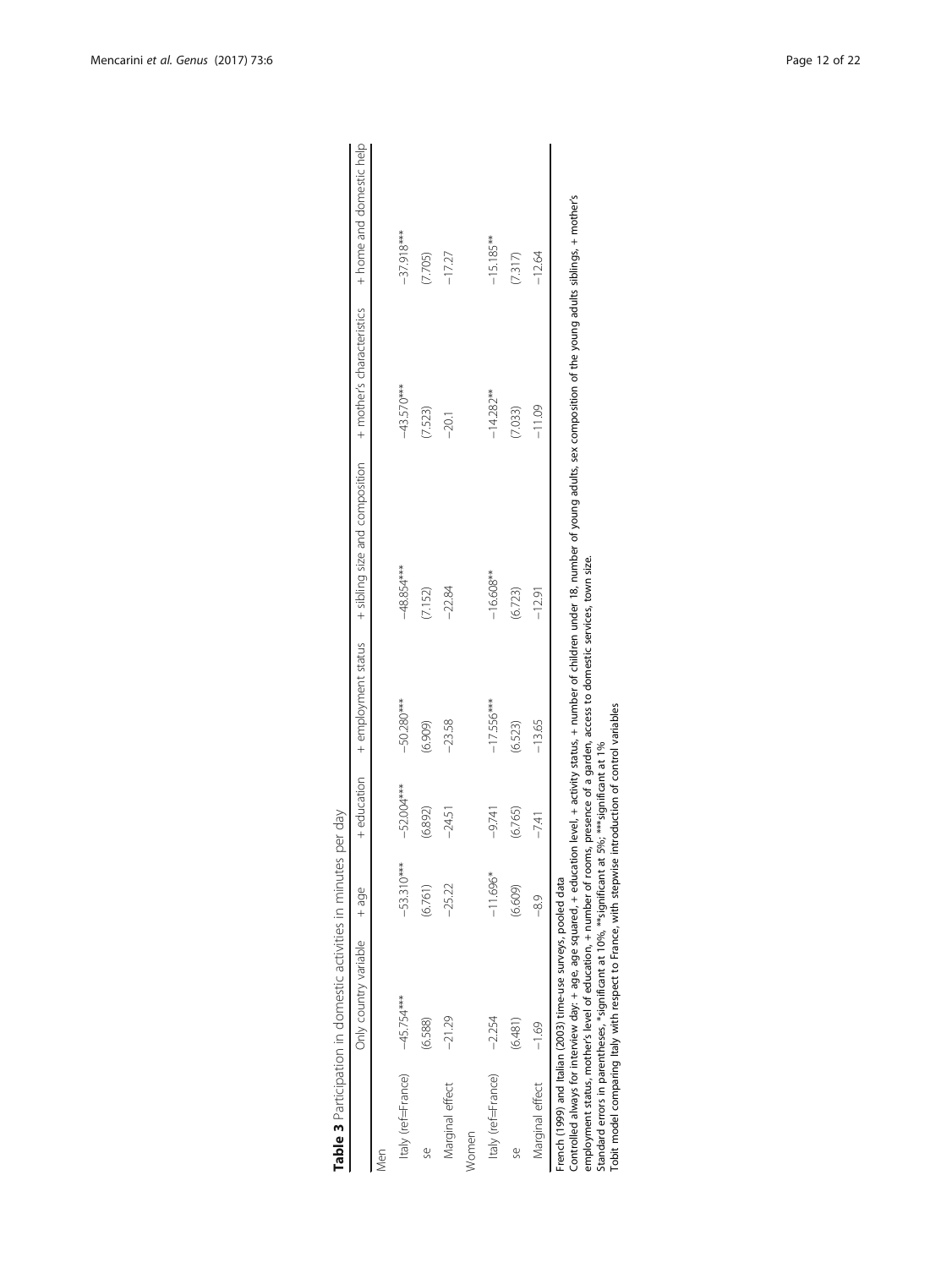<span id="page-12-0"></span>

|                                        | Men           |           | Women        |             |
|----------------------------------------|---------------|-----------|--------------|-------------|
|                                        | Italy         | France    | Italy        | France      |
| Age                                    | 22.603***     | $-17.317$ | 5.89         | 8.401       |
|                                        | 6.935         | 18.738    | 6.768        | 20.962      |
| Age squared                            | $-0.367***$   | 0.421     | $-0.032$     | $-0.062$    |
|                                        | 0.133         | 0.373     | 0.133        | 0.437       |
| Education = high (ref = low)           | 23.046**      | 18.506    | $-14.168$    | $-10.858$   |
|                                        | 10.561        | 19.766    | 9.732        | 17.268      |
| Medium (ref = low)                     | 2.461         | 16.213    | $-2.84$      | $-26.778**$ |
|                                        | 6.024         | 15.422    | 6.028        | 13.371      |
| Student (ref = employed)               | 26.393***     | 24.845    | 11.112*      | 18.397      |
|                                        | 7.883         | 17.788    | 6.324        | 16.746      |
| Unemployed/ OLF (ref = employed)       | 49.855***     | 74.081*** | 90.509***    | 99.769***   |
|                                        | 7.484         | 19.476    | 6.6          | 18.149      |
| Number of children <18                 | 10.659*       | $-8.312$  | 4.626        | 0.397       |
|                                        | 6.261         | 8.154     | 5.568        | 6.863       |
| Number of young adults                 | $-5.528$      | $-10.047$ | 4.591        | $-12.167*$  |
|                                        | 4.715         | 9.188     | 4.152        | 7.058       |
| Male siblings                          | 2.163         | $-3.192$  |              |             |
|                                        | 6.678         | 15.602    |              |             |
| Female siblings                        |               |           | $-10.365*$   | $-22.252*$  |
|                                        |               |           | 5.86         | 13.414      |
| Mother in employment                   | 11.246*       | 20.849    | 15.736***    | 10.567      |
|                                        | 5.945         | 16.57     | 5.333        | 14.378      |
| Mother's education= medium (ref = low) | $-9.887$      | 12.13     | $-18.146***$ | $-21.994$   |
|                                        | 7.656         | 20.97     | 6.849        | 20.771      |
| Mother's education = high (ref = low)  | $-2.176$      | $-20.272$ | $-57.539***$ | $-28.479*$  |
|                                        | 12.568        | 20.624    | 11.473       | 17.058      |
| Sunday (ref=weekday)                   | $-3.746$      | $-5.355$  | $-6.472$     | 31.849**    |
|                                        | 6.608         | 17.948    | 5.965        | 16.006      |
| Saturday                               | 40.857***     | 4.033     | 39.225***    | 48.094***   |
|                                        | 6.346         | 17.646    | 5.899        | 14.997      |
| Paid domestic help                     | 7.593         | 6.193     | 17.416       | 1.646       |
|                                        | 14.903        | 27.066    | 14.531       | 25.52       |
| Big city (ref = rural)                 | $-4.456$      | $-20.533$ | $-9.712$     | $-25.552**$ |
|                                        | 7.568         | 14.337    | 6.984        | 12.831      |
| Small city                             | $-16.860***$  | $-17.901$ | $-7.512$     | $-12.264$   |
|                                        | 6.3           | 21.074    | 5.805        | 19.412      |
| Number of rooms                        | 5.356***      | 5.895     | 0.478        | $-5.082$    |
|                                        | 1.841         | 6.085     | 1.64         | 5.226       |
| Garden                                 | $9.637*$      | 12.551    | $-3.491$     | 8.739       |
|                                        | 5.696         | 16.052    | 5.294        | 14.264      |
| Constant                               | $-408.601***$ | 123.199   | $-65.773$    | $-29.826$   |
|                                        | 89.556        | 232.192   | 83.703       | 249.743     |
| Observations                           | 2,965         | 595       | 2,539        | 500         |

French (1999) and Italian (2003) time-use surveys

Standard errors in italics

\*Significant at 10%; \*\*significant at 5%; \*\*\*significant at 1%

Estimates by gender and by country (Tobit model)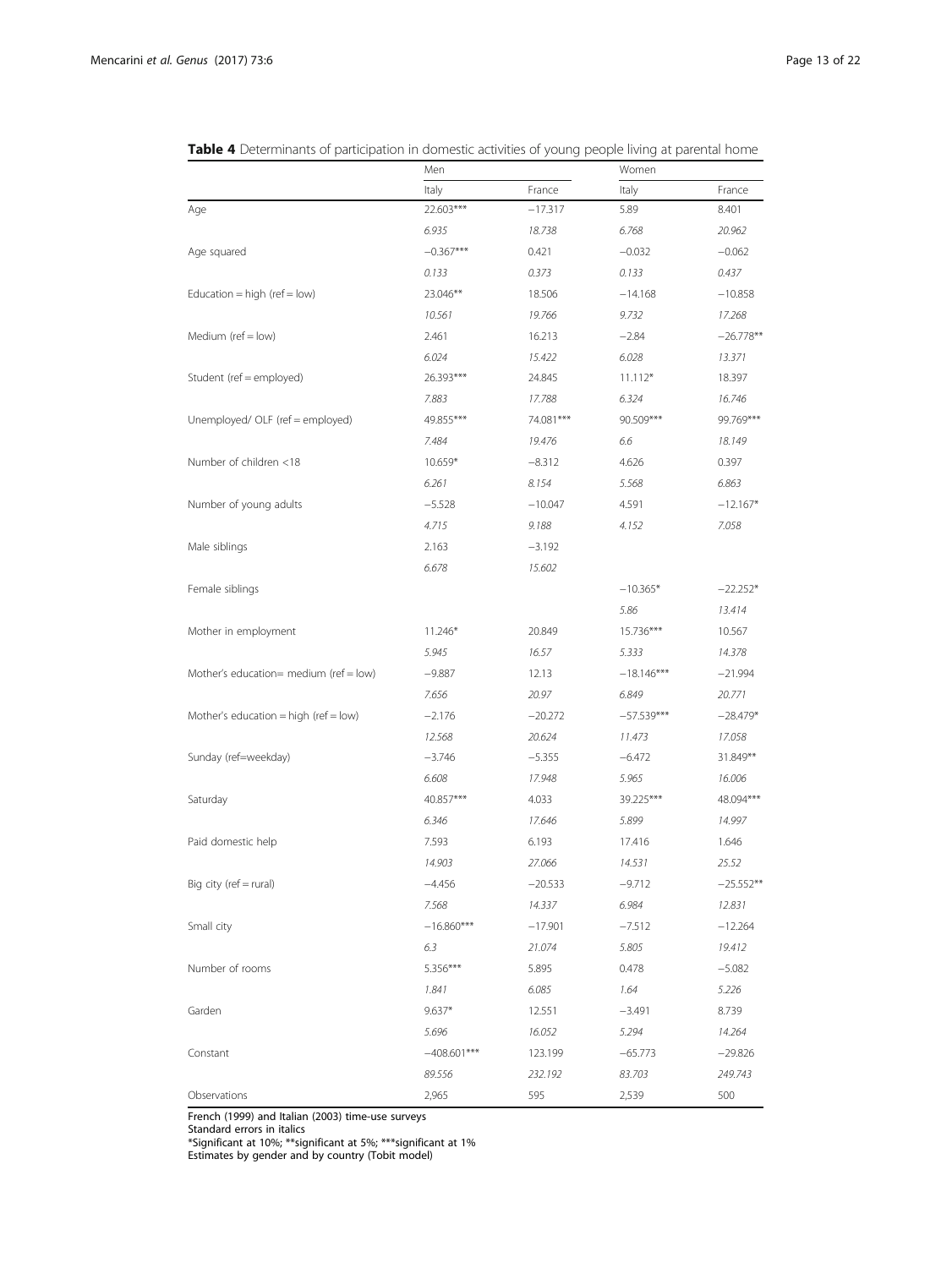households, but also because a lower value is placed on such activities and this attitude is transmitted to daughters. Highly educated mothers may also seek to attenuate the gender division of roles by lessening their daughter's participation in domestic chores. Finally, the time young women spend on domestic activities depends on the number of siblings having the same age. In particular, there are some economies of scale for young women who have only sisters. We can conclude that the participation of young adults in domestic tasks is essentially a "secondary" participation, strongly gendered and highly dependent both on their free time and on their mother's participation in the labour market.

### The cost of leaving the parental home

To test our second hypothesis about the higher cost (in terms of domestic time) of leaving one's family in Italy than in France, we calculate how much domestic labour young adults perform when they are outside the parental home, first separately by country and then by pooling the samples. In both countries, other things being equal, young people out of the parental home spend more time doing tasks than co-resident children (Table 5). Not surprisingly, this additional time is highest for young people living in a couple with children (about 104 min a day for men in both countries, compared to around 4 h for women), since it is well known that children are time-intensive (e.g. Anxo et al. [2011;](#page-20-0) Craig and Bittman [2008\)](#page-20-0). However, the additional time is also remarkable for childless young people living in a couple as well as for singles. This result suggests that leaving the parental home implies additional housework for the young. In Italy, gender inequality increases among singles: single men spend 47 min more on domestic tasks than men living in the parental home, while the difference is 59 min for women. In France, marginal effects are quite similar: 58 min for men and 53 for women.

From the country effect estimates (using a pooled sample), we notice that whatever the family situation, Italian men spend less time on domestic work than their French counterparts, while Italian women spend more than French women (Table [6,](#page-14-0) Model A). The domestic time spent by young men living in the parental home is significantly<sup>9</sup>

|              | <b>Men</b> |                     |           | Women               |            |                     |           |              |
|--------------|------------|---------------------|-----------|---------------------|------------|---------------------|-----------|--------------|
|              | Italy      |                     | France    |                     | Italy      |                     | France    |              |
|              | Coeff.     | Marg. effect Coeff. |           | Marg. effect Coeff. |            | Marg. effect Coeff. |           | Marg. effect |
| Single       | 74.21***   | 47.36               | 76.11***  | 57.78               | $61.12***$ | 58.56               | 55.25***  | 52.73        |
|              | (8.25)     | (5.96)              | (14.76)   | (11.93)             | (10.07)    | (9.79)              | (15.29)   | (14.77)      |
| Childless    | 98.10***   | 64.86               | 78.73***  | 59.92               | 125.49***  | 121.31              | 93.84***  | 90.04        |
| couple       | (7.70)     | (5.86)              | (14.24)   | (11.56)             | (7.39)     | (7.26)              | (13.63)   | (13.25)      |
| Couple with  | 156.65***  | 104.64              | 137.92*** | 102.53              | 297.02***  | 280.40              | 238.02*** | 222.01       |
| child(ren)   | (6.50)     | (4.94)              | (13.17)   | (10.17)             | (6.18)     | (5.73)              | (12.75)   | (11.58)      |
| Observations | 4861       |                     | 1896      |                     | 5241       |                     | 2028      |              |

Table 5 Participation in domestic activities in minutes per day, by family situation for young people aged 18–35 (coefficients and marginal effects from a Tobit model)

Standard errors in parentheses, \*significant at 10%, \*\*significant at 5%, \*\*\*significant at 1%

Control covariates: age, age2, education, work status, number of rooms, garden, paid domestic help, town size, Saturday, Sunday

Reference: adult children in parental home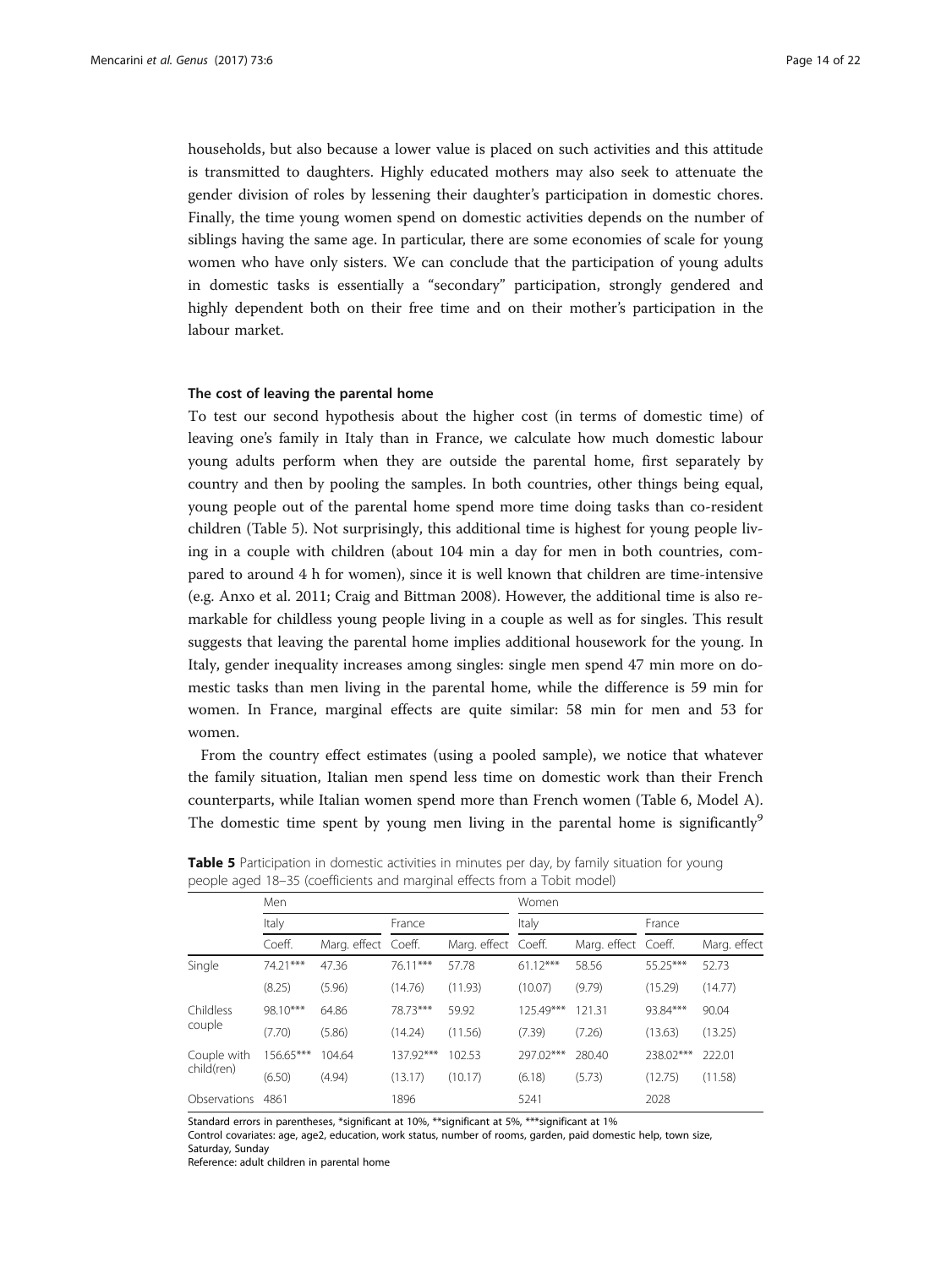|                                 | Men         |             |           |            |
|---------------------------------|-------------|-------------|-----------|------------|
|                                 | Model A     | Model B     | Model A   | Model B    |
| Italy                           | $-41.52***$ | $-53.99***$ | 23.55***  | $-11.09$   |
|                                 | (4.70)      | (7.10)      | (4.58)    | (7.56)     |
| Single                          | 80.28***    | 75.95***    | 64.66***  | 37.73***   |
|                                 | (6.94)      | (10.84)     | (7.81)    | (11.85)    |
| Single* Italy                   |             | 0.06        |           | 25.44*     |
|                                 |             | (12.70)     |           | (14.53)    |
| Childless couple                | 93.73***    | 75.98***    | 118.66*** | $81.21***$ |
|                                 | (6.57)      | (10.74)     | (6.27)    | (10.86)    |
| Childless couple* Italy         |             | $-23.54*$   |           | 43.94***   |
|                                 |             | (12.40)     |           | (12.20)    |
| Couple with child(ren)          | 151.46***   | 132.73***   | 283.43*** | 238.44***  |
|                                 | (5.82)      | (9.20)      | (5.52)    | (9.30)     |
| Couple with child(ren)* Italy   |             | $-25.08***$ |           | 55.38***   |
|                                 |             | (9.54)      |           | (9.26)     |
| Differences: Italy minus France |             |             |           |            |
| Young living with parents       |             | $-53.99***$ |           | $-11.09$   |
| Singles                         |             | $-53.93***$ |           | 14.34      |
| Couples                         |             | $-77.53***$ |           | 32.85***   |
| Couples with child(ren)         |             | $-79.07***$ |           | 44.29***   |
| Observations                    | 6757        |             | 7269      |            |

<span id="page-14-0"></span>

| Table 6 Participation in domestic activities in minutes per day by living arrangements and |  |  |  |
|--------------------------------------------------------------------------------------------|--|--|--|
| differences in participation between Italians and French (Tobit model)                     |  |  |  |

French (1999) and Italian (2003) time-use surveys, pooled data

Controlled always for interview day: age, age squared, education level, activity status, number of rooms, presence of a garden, access to domestic services, town size, day of interview.

Standard errors in parentheses, \*significant at 10%, \*\*significant at 5%, \*\*\*significant at 1%

lower in Italy than in France (Table 6 Model B). Similarly, being single, living in partnership or having children increases domestic time less strongly for men in Italy than in France. Therefore, Italian young men still continue to participate less in domestic tasks than their French counterparts after leaving the parental home. When they are single, on the one hand, they probably maintain strong family ties and pay frequent visits to parents who can help them with laundry, ironing, food preparation or other services; on the other hand, it is also possible that Italian single young men living alone reduce their domestic standards remarkably (e.g. cleanliness and meal preparation) compared to the parental home.<sup>10</sup> For women, there is no country difference for young women living with their parents or for those living on their own. But Italian young women participate more than their French counterparts in domestic activities after couple formation. Entering a union lowers their domestic well-being by substantially increasing the domestic workload. This gap between Italian and French young women continues to increase with the birth of children.

To summarise, leaving the nest implies a huge increase in domestic time. The marginal cost of leaving the parental home is lower for Italian young men than for French men, a result which does not seem to corroborate our second hypothesis, as it does not help to justify the longer delay of the Italians with respect to the French. However, it is difficult to say to what extent young people are able to anticipate the marginal cost of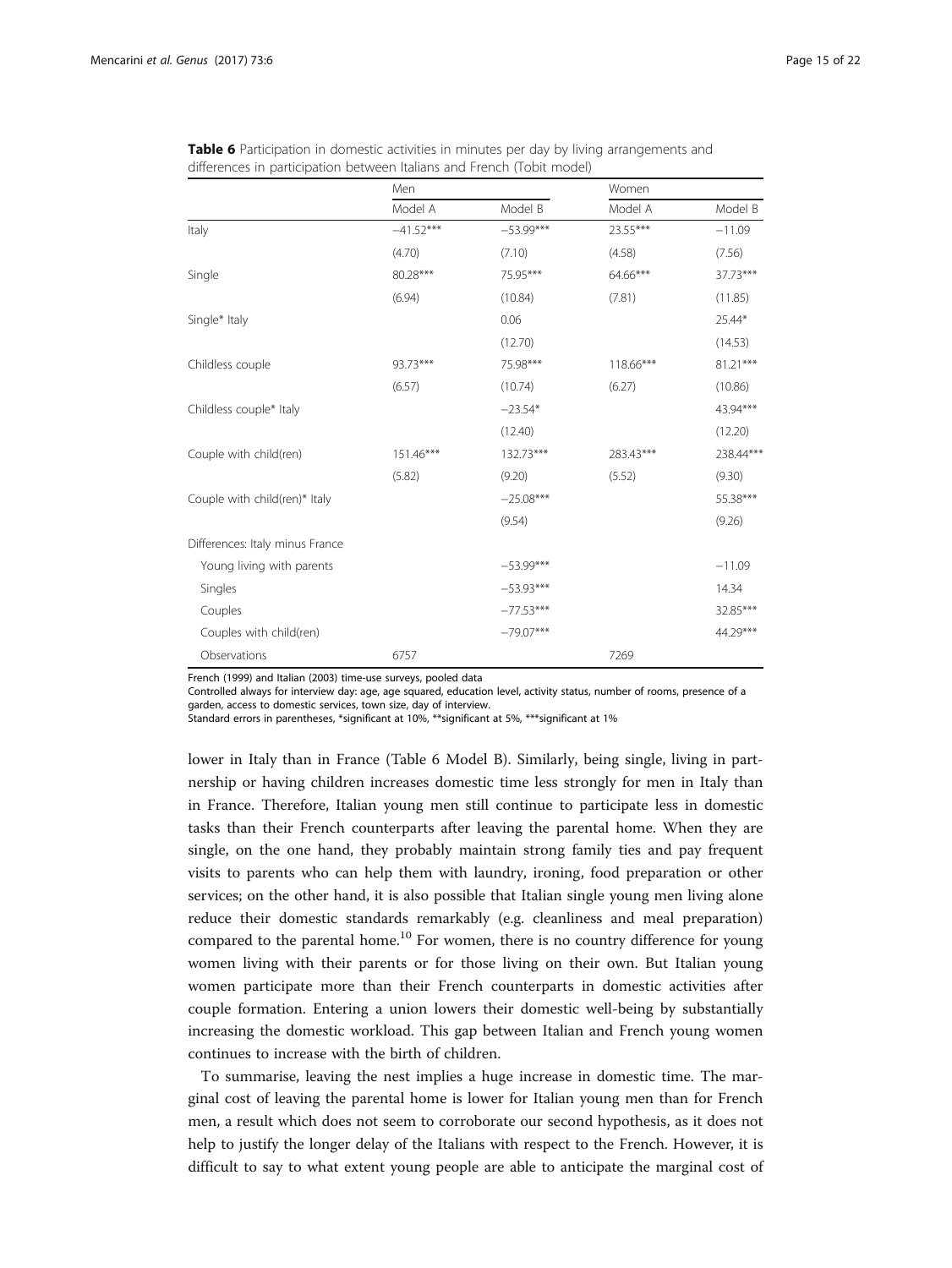leaving the nest (in terms of domestic time). They might also place greater value on other factors of leaving the parental home—such as autonomy—while the level of participation in domestic tasks may not weigh heavily in such a decision. Lastly, this result could also be due to a selection process of the groups, which may differ by country. People who have already left home may be different from those who are still in the parental home.<sup>11</sup>

# The time benefits of living at home (i.e. the time cost for parents of young adults living at home)

To verify our third hypothesis, i.e. that Italian young adults receive larger transfers of domestic tasks than French young adults when living in their parents' home, we calculate the additional time that parents spend on domestic tasks when adult children are present, compared to childless or empty nest couples with the same characteristics.

Ceteris paribus, having young adult children at home increases the domestic workload for the parents. This is always the case in Italy, usually to a greater extent, while in France this is the case only when there are two or three children and at least one is adult, or when there are at least three adult children (Table 7). In both countries, having adult children at home mainly affects mothers' time use,

|                                   | Italy     |           |            | France    |           |         |  |
|-----------------------------------|-----------|-----------|------------|-----------|-----------|---------|--|
| $Ref = no child no young adult$   | Couple    | Mother    | Father     | Couple    | Mother    | Father  |  |
| 1 young adult                     | 23.82***  | 28.79***  | $-4,97$    | 21,75     | $20.72**$ | 1,03    |  |
|                                   | (5.81)    | (4.14)    | (3.49)     | (14.56)   | (9.54)    | (9.47)  |  |
| 1 $child < 18$                    | 66.36***  | 51.87***  | 14.49***   | 65.63***  | 35.86***  | 29.77** |  |
|                                   | (9.01)    | (6.42)    | (5.41)     | (18.88)   | (12.36)   | (12.28) |  |
| 2 young adults                    | 45.00***  | 43.44***  | 1,56       | 19,22     | 13,4      | 5,81    |  |
|                                   | (6.54)    | (4.66)    | (3.92)     | (20.48)   | (13.41)   | (13.32) |  |
| $2 = 1$ child + 1 young adult     | 66.17***  | 59.38***  | 6,79       | 71.36***  | 44.78***  | 26.58** |  |
|                                   | (8.16)    | (5.81)    | (4.90)     | (20.62)   | (13.50)   | (13.41) |  |
| 2 children                        | 119.68*** | 88.28***  | $31.40***$ | 84.82***  | 78.34***  | 6,48    |  |
|                                   | (9.06)    | (6.46)    | (5.44)     | (22.33)   | (14.62)   | (14.52) |  |
| $\geq$ 3 young adults             | 38.79***  | 55.43***  | $-16.64**$ | 97.17**   | 87.42***  | 9,74    |  |
|                                   | (13.97)   | (9.95)    | (8.38)     | (44.69)   | (29.26)   | (29.06) |  |
| ≥3 at least 1 child 1 young adult | 73.10***  | 79.96***  | $-6,86$    | 89.86***  | 83.33***  | 6,53    |  |
|                                   | (9.61)    | (6.84)    | (5.77)     | (21.06)   | (13.79)   | 13.70   |  |
| $\geq$ 3 children                 | 152.82*** | 113.53*** | 39.29***   | 157.69*** | 127.20*** | 30,49   |  |
|                                   | (16.67)   | (11.87)   | (10.00)    | (30.30)   | (19.84)   | (19.70) |  |
| Constant                          | 318.32*** | 219.20*** | 99.13***   | 192.87*** | 135.97*** | 56,9    |  |
|                                   | (28.08)   | (20.01)   | (16.854)   | (71.01)   | (46.0)    | (46.17) |  |
| Observations                      | 11766     | 11766     | 11766      | 2258      | 2258      | 2258    |  |
| R-squared                         | 0,139     | 0,176     | 0,119      | 0,165     | 0,209     | 0,144   |  |

Table 7 Family composition effects on parents' participation in domestic activities in minutes per day (OLS model)

French (1999) and Italian (2003) time-use surveys

Controlled by women's age, men's age, couple employment status, couple educational level, number of rooms, presence of a garden, access to domestic services, town size, day of interview

\*Significant at 10%, \*\*significant at 5%, \*\*\*significant at 1%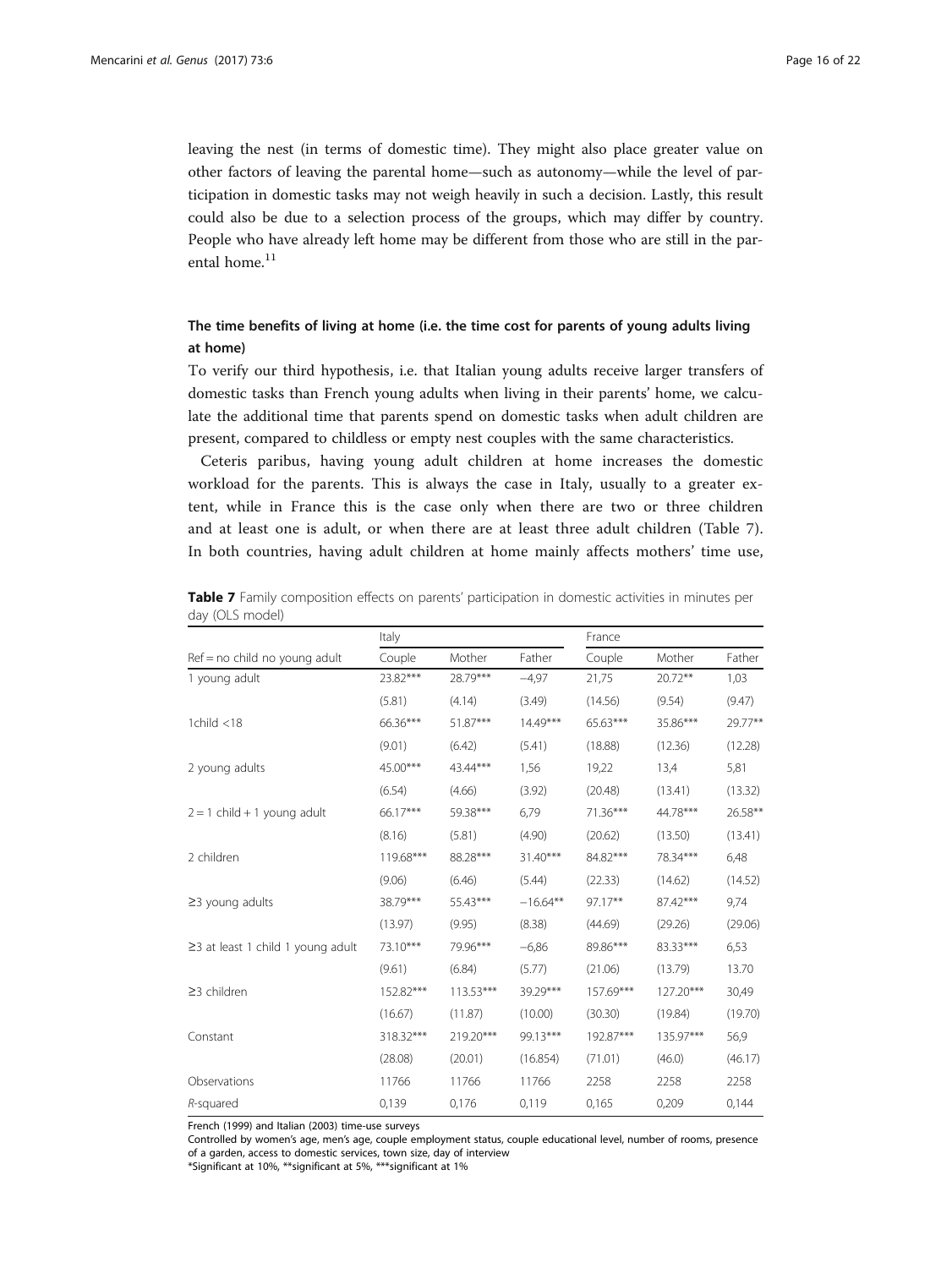but in most cases the cost is higher for the Italian mothers than for their French peers. Conversely, the effect of having adult children at home is never significant for fathers, except when they also have one younger child in France, and when there are three children in Italy—but in this latter case the effect is negative. This last result suggests that adult children may take their father's place in performing domestic tasks. Italian fathers increase their participation only when they have younger children.

In summary, we can conclude that Italian young people benefit from larger transfers of domestic work from their parents when they live in the parental home, but this is mainly thanks to their mother's greater commitment. This result is confirmed even when we control for the professional situation of both parents. In this regard, it is useful to recall that in Italy, three young adults out of four have a non-working mother. Whereas in France, it is only when there are at least three adult children in the household that the young people benefit from larger transfers of domestic work, primarily from their mothers.

# Conclusions

Our study aims to understand how the norms and practices of domestic time exchanges between generations may contribute to explaining the delayed transition to adulthood in Italy. The comparison between Italy and France provides useful insights into the reasons behind differences in the timing of departure from the parental home. Our results suggest that young Italians may benefit more than their French counterparts from co-residing with their parents.

Time-use surveys are a valuable source for analysing in detail how unpaid work is shared among co-residing generations and between genders. The cross-sectional nature of the data does not allow dynamic analyses to verify the workload change for young people who leave the parental home; but, nevertheless, they provide interesting static comparisons between young men and women in different living arrangements.

Our results confirm that Italian young adults living with parents perform fewer domestic tasks than their French counterparts. Our findings prove that this result should not be considered as a purely compositional or structural effect, but rather as a truly different cultural practice. The low level of contribution is particularly evident for Italian men, who perform only 5% of total domestic production—half that of French men. Inter-country differences between young women are smaller while their contribution is more substantial (between 16 and 18%). These differences can therefore suggest that domestic well-being in the parental home may be greater for young men, especially for the Italians. We also determine a leaving cost for the young in terms of an increase in domestic time. This cost is equal for single women in both countries, greater for Italian women forming a partnership and lower for Italian men than for their French peers. The latter result invalidates our second hypothesis, however, Italian singles experience a larger decrease in domestic comfort than their French counterparts when they leave the nest, as they no longer benefit from the more generous services offered by their parents. Indeed, Italian parents, especially the mothers, bear a greater incremental cost when one young adult lives at home. Again, it is the Italian co-resident young adults who benefit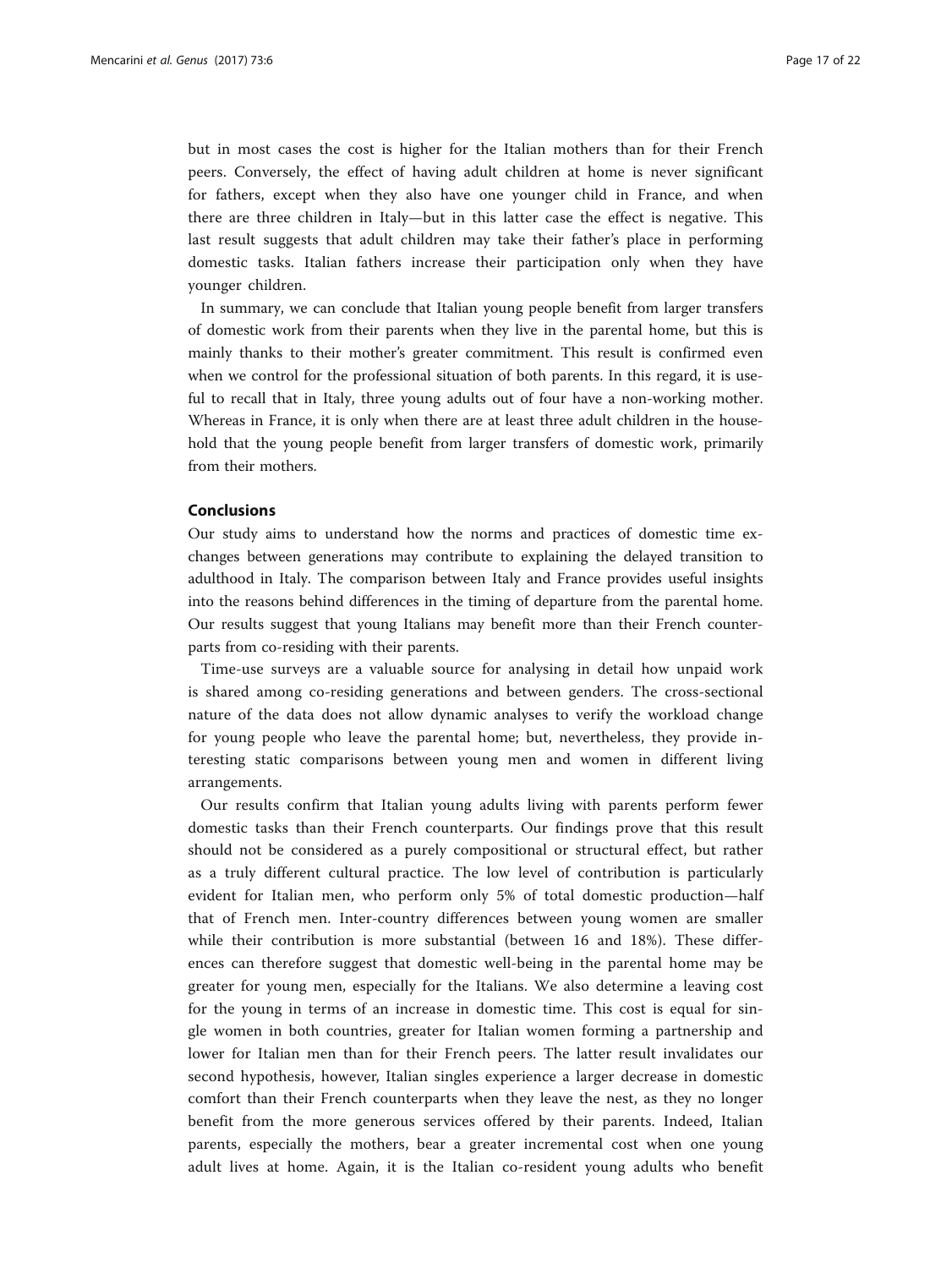from greater domestic well-being. The domestic well-being is always higher for young men than for young women in both countries. Women in the parental home contribute more than men to household tasks, confirming that gender role formation is a process which begins during childhood and is only amplified at the moment of couple formation and thereafter. Gender roles can be largely transmitted by parents, who themselves provide role models for children and have different expectations of boys' and girls' duties (Solaz and Wolff [2015](#page-21-0)), teaching them what a daughter and a son should do in accordance with the prevailing gendered social norms.

In summary, our results appear to confirm the idea that the parental family is a sort of "gilded cage" for young Italians, who perform only a small quantity of daily unpaid work and benefit from the care and attention of their parents (above all, mothers), which presumably makes their life at home very comfortable in this respect. Such a high quality domestic life (e.g. home-made meals and ironed clothes) is difficult to achieve when single or even in a couple. It is true that the increase in domestic work is lower for single Italian men than for their French peers, but if they do not replace the services offered by parents in the parental home with their own domestic work, they will experience a deterioration of well-being (for instance, frozen meals versus mamma's cooking). Therefore, at least from this point of view, it can be perfectly rational for the Italians to postpone their departure from the family of origin and also to skip the step of living as a "single". In France, the family demands more participation in domestic activities and provides fewer services, probably making co-residence less comfortable for young people and therefore reducing the incentive to remain in the nest.

Our results contribute to the debate on the factors driving the transition to adulthood by providing a new perspective on this issue. By focusing on the reasons for staying in the parental home and on intergenerational exchanges in terms of time, a further element is provided to explain the tendency of young Italian adults to prolong their stay in the family nest. Moreover, our results confirm that parents are important actors in the transition to adulthood, as their behaviour may actively influence their children's degree of domestic well-being and make the parental home a particularly comfortable place to live.

Our study presents two major limitations linked to the data we have used. First, the time-use data are cross-sectional and do not allow us to follow young people in their process of leaving home. From a methodological point of view, this implies that we cannot apply a causal approach and therefore directly link the time use of young people (and the time transfers from their parents) with the choice to leave the family of origin. Second, in order to take advantage of comparable data between France and Italy, we have used data from the late 1990s and early 2000s, which might not represent the current conditions of the process of transition to adulthood, as this is now also severely influenced by the economic crisis (e.g. Giraldo and Mazzuco, [2016\)](#page-20-0). However, recent data document that the delay of transition to adulthood has further increased with the economic crisis, but the distance between the proportion of young adults living in parental homes in France and Italy has remained almost unchanged.<sup>12</sup>

Despite these caveats, our analysis has clearly shown, on the one hand, that downward net intergenerational transfers of domestic time from the parents to the children make the life of Italian young male adults still living in the parental home exceptionally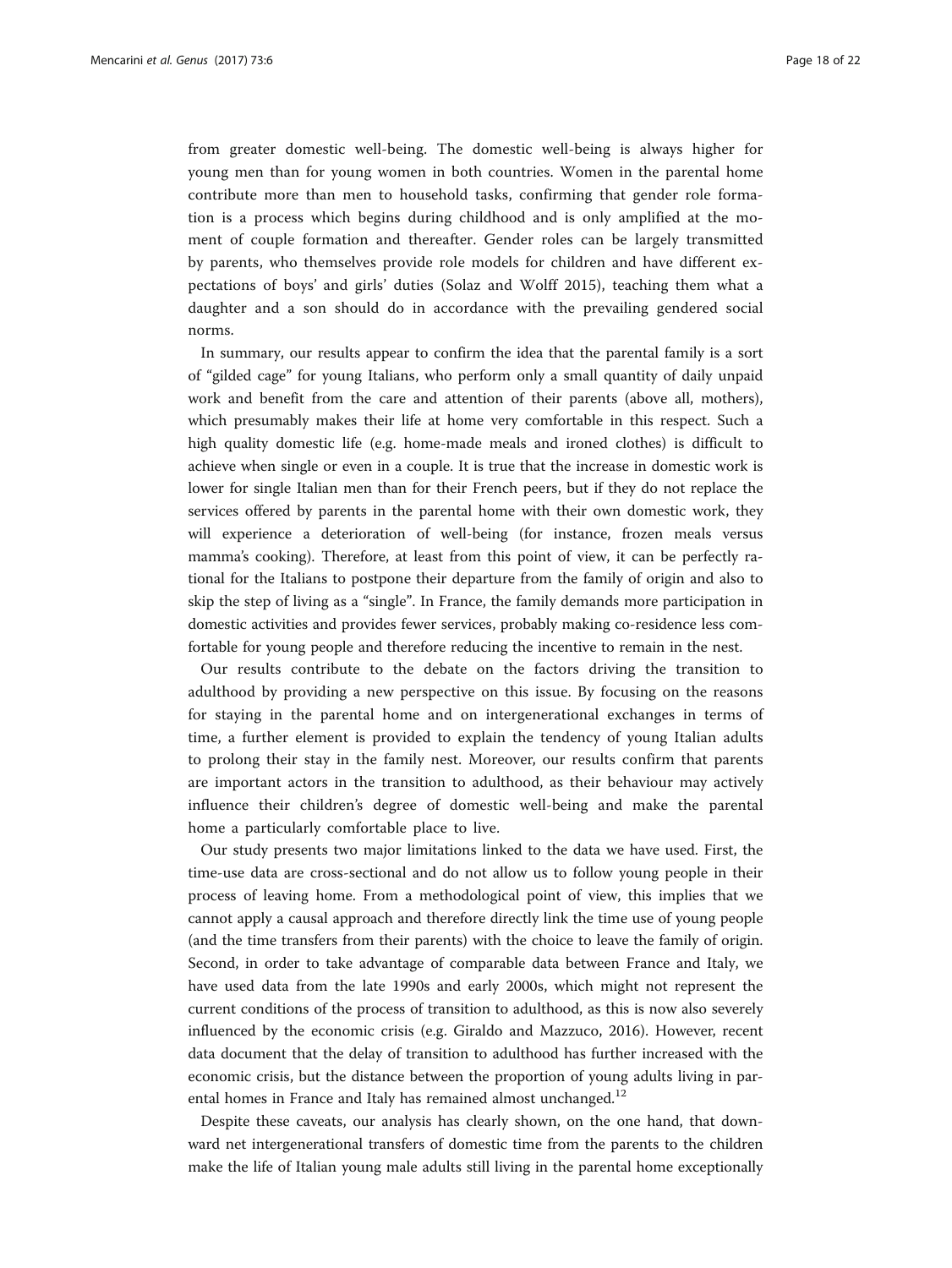comfortable; and that, on the other hand, young women in both countries benefit much less from these time transfers. These two findings reveal strong gender differences among young adults co-residing with parents that mirror their parents' behaviour. In a more comprehensive analysis of the factors delaying the transition to adulthood, these aspects of gendered intergenerational time transfer should be taken into account more, as most of the existing literature stresses only the importance of "monetary intergenerational transfers" from parents to children for the purposes of relieving their economic constraints.

# Endnotes

 $115\%$  of young Italian people participate to religious functions whereas less than  $1\%$ in France.

 $2$ The authors suggest that the divergence may be due to the use of different samples in the two studies.

<sup>3</sup>Only one or two persons per household were interviewed in the more recent survey, conducted in 2010, and not all of them were household members.

<sup>4</sup>For comparison purpose, we selected the Italian survey closest to the French survey date.

<sup>5</sup>We excluded one-parent households because it has been proven that a significant and complex association exists between family structure—in particular, that of children in non-intact families—and the nest-leaving of young adults. In a recent paper, Mencarini et al. [\(2012\)](#page-21-0) used Generation and Gender Survey data for six European countries (Italy, France, Hungary, Bulgaria, Russia and Georgia) to show that children who have experienced parental separation tend to leave home earlier, but that the last child in the household—whose departure would thus leave the mother alone—tends to delay leaving.

6 This solution is feasible because time-use data were collected in a similar manner in the two surveys.

<sup>7</sup>A Tobit model is estimated, since the distribution is left-censored, with many individuals for whom domestic time is null.

<sup>8</sup>Since the data are cross-sectional, we could not run a causal analysis; our results nonetheless suggest that time spent on housework may be an important but underestimated factor in determining the home-leaving process.

 $^{9}$ To calculate interaction effects, consider the following equation: y=a\*Italy+b\*Single  $+c$ <sup>\*</sup>(Single \*Italy), with Italy and Single dummies, and Single\*Italy the interaction term dummy. The parameter of French single (relative to reference category) is b, the parameter of Italian single is a+b+c. Similar behaviours between France and Italy are obtained by testing the following equality  $b=a+b+c$ , i.e.  $a+c=0$  for each item of family situation covariate (Table [6](#page-14-0)).

<sup>10</sup>In the datasets we use, there is no possibility of knowing such practical details about intergenerational ties.

 $11$ Unfortunately, due to data limitations, we cannot go further to resolve this issue.

 $12$ The proportion of 20–29-year-old young adults in the parental home in 2004 and 2013 remained double for men (and 2.5 times higher for women) in Italy compared to France (see [Appendix](#page-19-0)).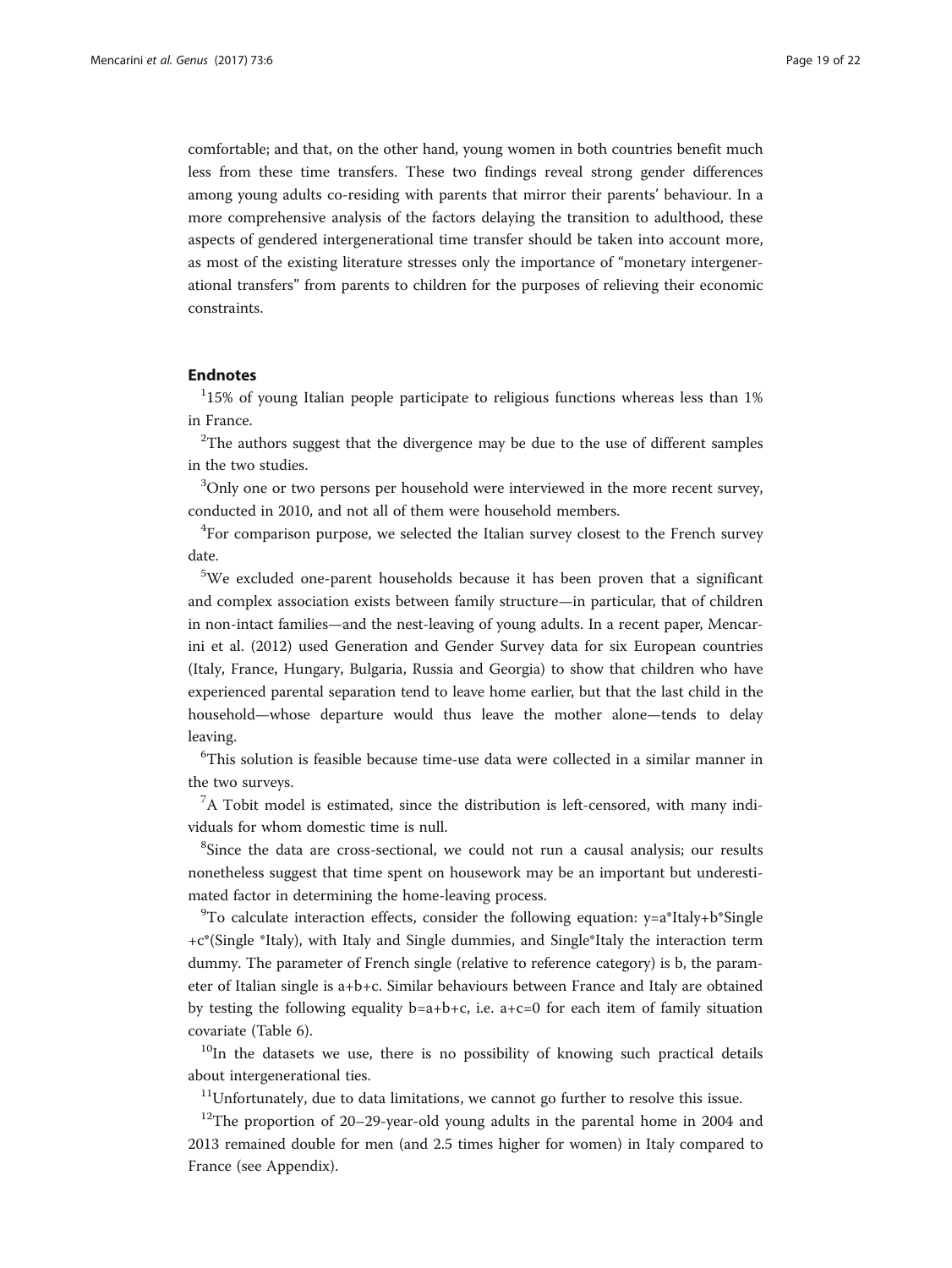# <span id="page-19-0"></span>Appendix

# Table 8 Indicators concerning youth conditions in France and Italy in the 2000s and 2010s

|                                                                                  |      |      | France Italy France | Italy |
|----------------------------------------------------------------------------------|------|------|---------------------|-------|
| Share of young people (20-29) living with their parents                          | 2004 |      | 2013                |       |
| Men                                                                              | 39.5 |      | 79.8 43.2           | 83.4  |
| Women                                                                            | 25.3 |      | 66.6 30.9           | 72.5  |
| Estimated average age of leaving the parental household                          | 2004 |      | 2015                |       |
| Women                                                                            | 22.7 |      | 28.3 23.0           | 29.0  |
| Men                                                                              | 24.6 |      | 30.8 24.8           | 31.3  |
|                                                                                  | 2004 |      | 2015                |       |
| Share of young people (15-29) in education or training                           | 52.5 | 59.0 | 43.0                | 50.6  |
|                                                                                  | 2000 |      | 2015                |       |
| Share of young people (15–29) neither in employment nor in education or training | 13.1 | 19.6 | 14.7                | 25.7  |
| Youth unemployment rate (20-29)                                                  | 15.0 |      | 22.4 17.6           | 28.1  |
| Youth employment rate (20-29)                                                    | 40.9 |      | 32.6 40.5           | 24.4  |
|                                                                                  | 2004 |      | 2012                |       |
| Proportion of employees aged 25-29 in temporary jobs                             | 18.3 |      | 17.2 23.2           | 28.3  |
| Share of young people (20–29) at risk of poverty or social exclusion             | 2004 |      | 2013                |       |
| Living in parental home                                                          | 21.6 | 27.3 | -21.6               | 32.4  |
| Not living in parental home                                                      | 23.1 |      | 32.4 25.5           | 35.6  |

Source: Eurostat, Youth database (<http://ec.europa.eu/eurostat/web/youth/data/database>)

#### Table 9 Indicators concerning welfare support for young people in France and Italy

|                                                                                                               | France          | Italy           |
|---------------------------------------------------------------------------------------------------------------|-----------------|-----------------|
| Upper age limit for child benefit that provides the family child allowances                                   | 19              | 17              |
| Minimum age for benefit from social assistance                                                                | 25              | No age criteria |
| Median value of the transfers received by young people living in an independent<br>household (2011)           | 2600            | 2400            |
| Percentage of young people living outside the parental home and receiving a private 18.54%<br>transfer (2011) |                 | 4.55%           |
| Percentage of NEETs <sup>a</sup> who do not receive any social transfers (average 2007–2011)                  |                 |                 |
| Living with parents                                                                                           | 20              | 48              |
| Not living with parents                                                                                       | 10 <sup>2</sup> | 42              |
| Share of students receiving grants (2015)                                                                     | 35              | 8               |
| % of NEETs receiving housing benefits (2015)                                                                  | 42.90           | 3.50            |

Source: OECD, Social Policies for Youths, OECD Family database, European Commission <sup>a</sup>NEETs = neither in employment nor in education or training

# Table 10 Indicators concerning youth culture in France and Italy in 2006

|                                                                                             | France | Italy |
|---------------------------------------------------------------------------------------------|--------|-------|
| Frequency of never going to cinema (20–29)                                                  | 74.0   | 25.1  |
| Frequency of never going to or attending sport events (20-29)                               | 61.4   | 58.5  |
| Young people getting together with friends every week (20-29)                               | 47.7   | 43.2  |
| Participation of young people in church activities or other religious organisations (20–29) | 0.4    | 15.4  |
| Participation of young people in informal voluntary activities (20–29)                      | 13.7   | 19.5  |
| Daily Internet use (16-29) <sup>a</sup>                                                     | 78.0   | 77 O  |

Source: Eurostat, Youth database (<http://ec.europa.eu/eurostat/web/youth/data/database>) <sup>a</sup>

<sup>a</sup>This figure was available only in 2011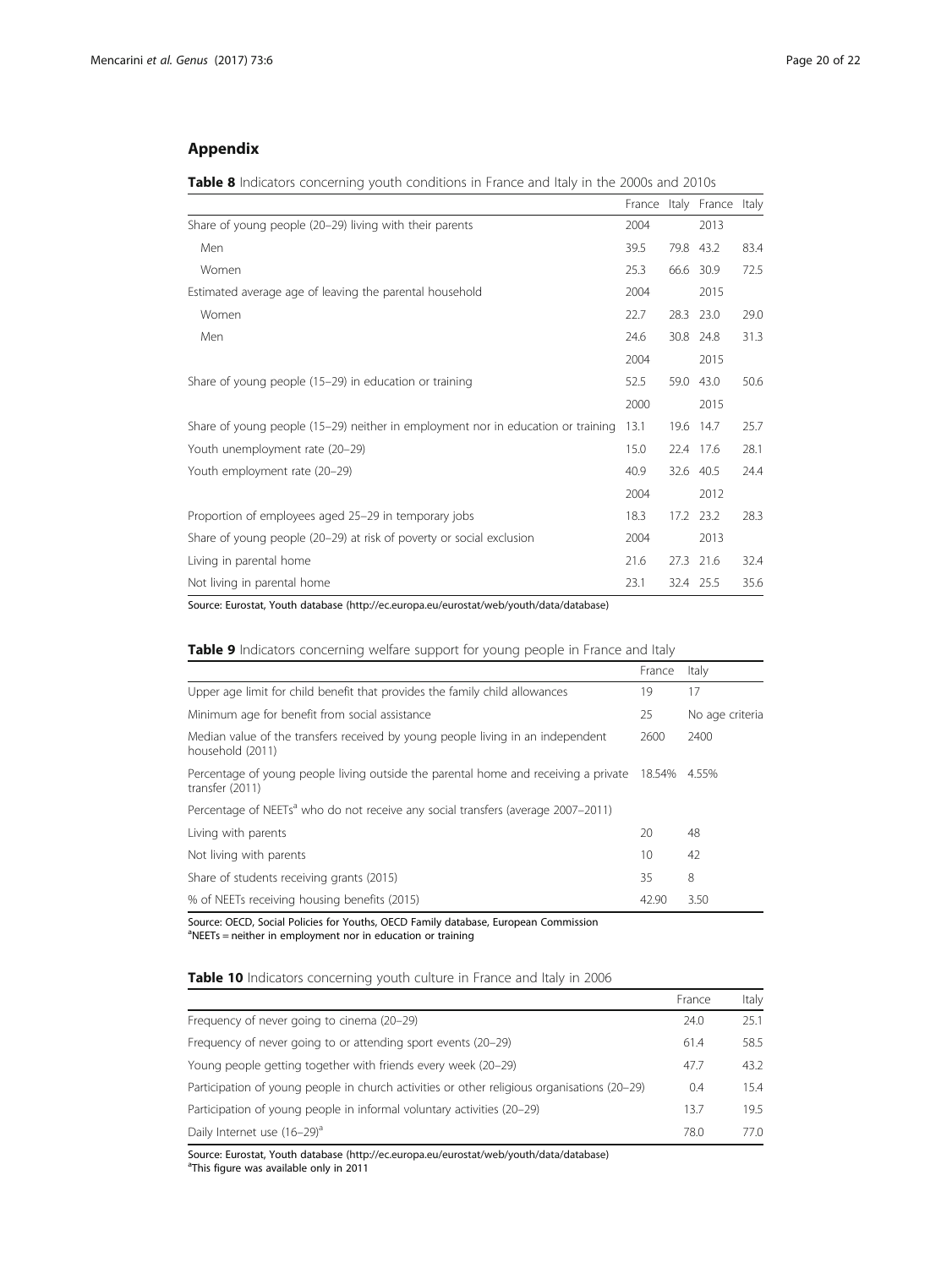#### <span id="page-20-0"></span>Acknowledgements

We thank our colleagues at INED, University of Padova and Milano Bocconi for their valuable comments on the draft of this paper discussed in several seminars and conferences.

#### Funding

This article is based on research funded by the EU's Seventh Framework Program (FP7/2007-2013) under grant agreement no. 320116 for the Research Project on Families and Societies and from the University of Padova's 2013 Research Program under grant agreement no. CPDA139158 for the Research Project on Italian Families between Tradition and Innovation: New Types, New Challenges, and New Opportunities.

#### Authors' contributions

All the authors equally contributed to the paper. All authors read and approved the final manuscript.

#### Competing interest

The authors declare that they have no competing interests.

#### Publisher's Note

Springer Nature remains neutral with regard to jurisdictional claims in published maps and institutional affiliations.

#### Author details

1 Dondena Centre for Research on Social Dynamics and Public Policy Bocconi University, Via Roentgen 1, 20136 Milan, Italy. <sup>2</sup>133 bd Davout, 75020 Paris, France. <sup>3</sup>Department of Statistical Sciences, University of Padova, Via Cesare Battisti 241, 35121 Padova, Italy.

#### Received: 17 May 2016 Accepted: 19 May 2017 Published online: 25 July 2017

#### References

- Aassve, A., Billari, F. C., Mazzuco, S., & Ongaro, F. (2002). Leaving home: a comparative longitudinal analysis of ECHP data. Journal of European Social Policy, 12(4), 259–275.
- Alessie, R., Brugiavini, A., & Weber, G. (2006). Saving and cohabitation: the economic consequences of living with one's parents in Italy and the Netherlands. In R. H. Clarida, J. Frankel, F. Giavazzi, & D. K. D. West (Eds.), NBER International Seminar on Macroeconomics (pp. 413–458). Cambridge: the MIT Press.
- Alvarez, B., & Miles-Touya, D. (2012). Exploring the relationship between parent's and children housework time in Spain. Review of Economic of the Household, 10, 299–318.
- Anxo D., Mencarini L., Paihlé A., Solaz A., Tanturri M.L., Flood L. (2011) "Gender differences in time-use over the lifecourse. A comparative analysis of France, Italy, Sweden and the US", Feminist economics, 17(3)1, 159-195.
- Benim, M. H., & Edwards, D. A. (1990). Adolescent chores—the difference between dual and single earner families. Journal of Marriage and the Family, 52(2), 361–373.
- Bianchi, S. M., & Robinson, J. (1997). What did you do today—children's use of time, family, composition and the acquisition of social capital. Journal of Marriage and the Family, 59(2), 332–344.
- Billari, F. C., & Liefbroer, A. C. (2007). Should I stay or should I go? the impact of age norms on leaving home. Demography, 44(1), 181–198.
- Billari, F. C., Philipov, D., & Baizán, P. (2001). Leaving home in Europe: the experience of cohorts born around 1960. International Journal of Population Geography, 7(5), 339–356.
- Billari, F.C. and Tabellini, G. (2011). Italians are late: Does it matter? In: Shoven, J.B. (ed.). Demography and the economy. 371–412. Chicago: University of Chicago Press.
- Blair, S. L. (1992). The sex typing of children's household labor—parental influence on daughter's and son's housework. Youth and Society, 24(2), 178–203.
- Blossfeld, H.-P., Klijzing, E., Mills, M., & Kurz, K. (2005). Globalization, uncertainty and youth in society, Routledge.
- Bonke, J. (2010). Children's housework—are girls more active than boys? Electronic International Journal of Time Use Research, 7(1), 1–16.
- Budig, M. J., & Folbre, N. (2004). Measuring parental childcare time. In N. Folbre & M. Bittman (Eds.), Family time—the social organization of care (pp. 51–68). London: Routledge.
- Cavalli, A., Cicchelli, V., & Galland, O. (Eds.). (2008). Deux pays, deux jeunesses ? La condition juvénile en France et en Italie. Rennes: Le sens social, PU.
- Cook, T.D., & Furstenberg, F.F. (2002). Explaining aspects of the transition to adulthood in Italy, Sweden, Germany, and the United States: a cross-disciplinary, case synthesis approach. Annals of the American Academy of Political and Social Science 580 (Early Adulthood in Cross-National Perspective), 257-287

Corijn, M., & Klijzing, E. (2001). Transitions to Adulthood in Europe. Dordrecht: Kluwer Academic Publishers.

- Craig, L., & Bittman, M. (2008). The incremental time costs of children: an analysis of children's impact on adult time in Australia. Feminist Economics, 14(2), 59–88.
- Davidson, R., & Gauthier, A. H. (2010). A cross-national multi-level study of family meals. International, Journal of Comparative Sociology, 51(5), 349–365.
- Gager, C. T., Cooney, T. M., & Thiede Call, K. (1999). The effects of family characteristics and time use on teenagers' household labor. Journal of Marriage and Family, 61(4), 982–994.
- Gauthier, A., & Furstenberg, F. F. (2002). The transition to adulthood: a time use perspective. Annals of the American Academy of Political and Social Sciences, 580 (Early Adulthood in Cross-National Perspective) (pp. 153–171).
- Giraldo, A., & Mazzuco, S. (2016). The effect of economic recession on transition to adulthood in Italy, paper presented at the wokshop on "Old and new families facing the new century's challenges", Padova (pp. 15–16).